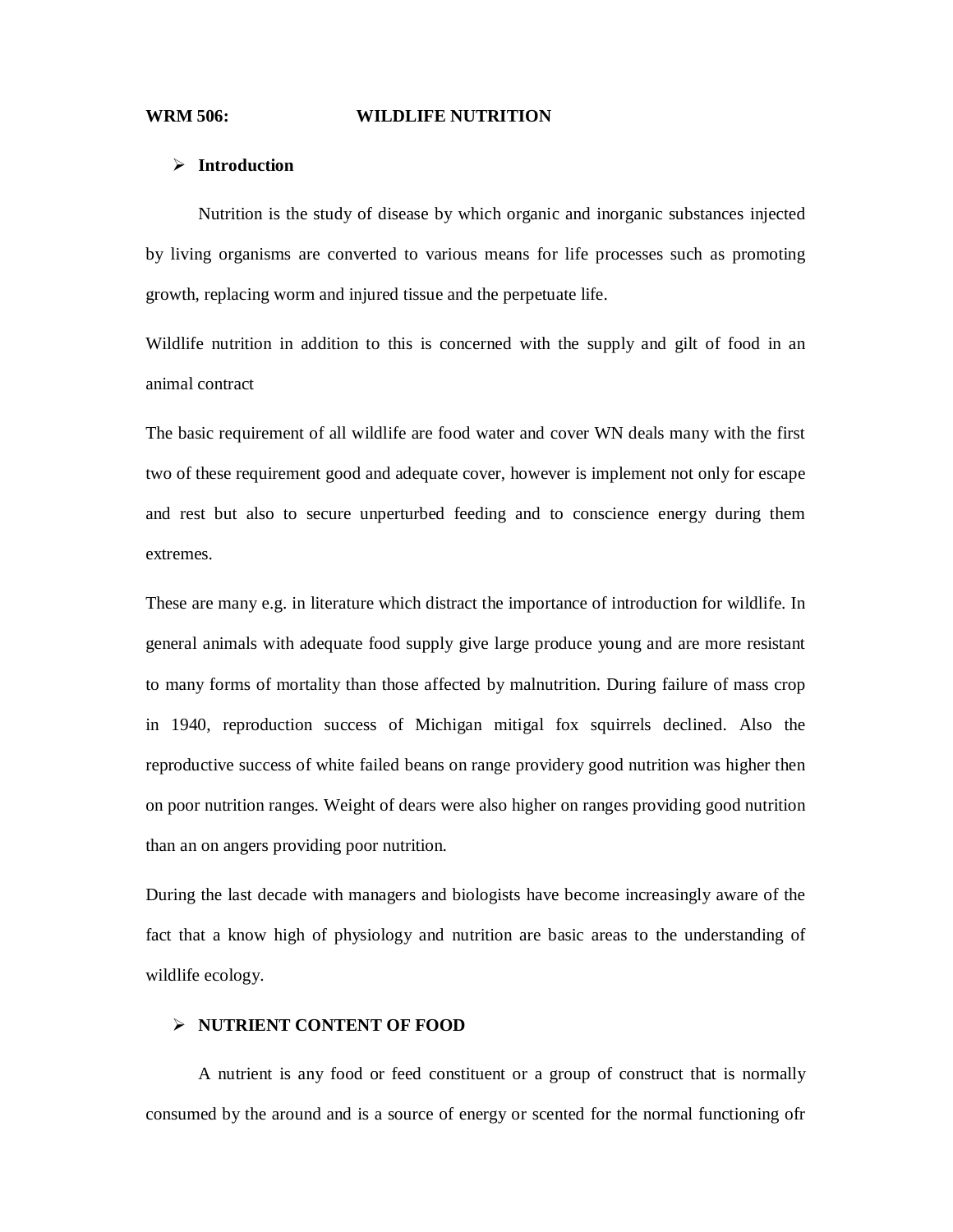the chemical substance and these can be grouped into classes according to them nutrient function on contribution the means component of food are.



Water is essential to all live of living organic. It is necessary for digestion, metabolism, cooling, lubrication and other life processes. Wild vertebrates may obtain water from 3 sources

- 1) Free water e.g. Lakes, streams, dear or vegetation
- 2) Water from food consumed
- 3) Metabolism water which is produced during the break down of protein, carbohydrate and fats.

The dry matter of an animal ore plant tissue includes everything except water.

The term carbohydrate is applied to certain nutrient compound containing only hydrogen, carbon and oxygen. Carbohydrates are the source of energy used in all cellular form. They form about  $\frac{3}{4}$  of dry matter in crop and are the chuff sources of energy in the food of herbivores and omnivores.

Because of the variety and abundance in nature their requirement in animal body for any surface carbohydrate in then diet. Carbohydrate are divided into sugar (glucose, lactose, Galactose, fructose) and non sugar (cellulose, hemicelluloses etc) sugars are eating digested by animal whole, digestion of non sugar is a larger process. Cellulose, one of most abundant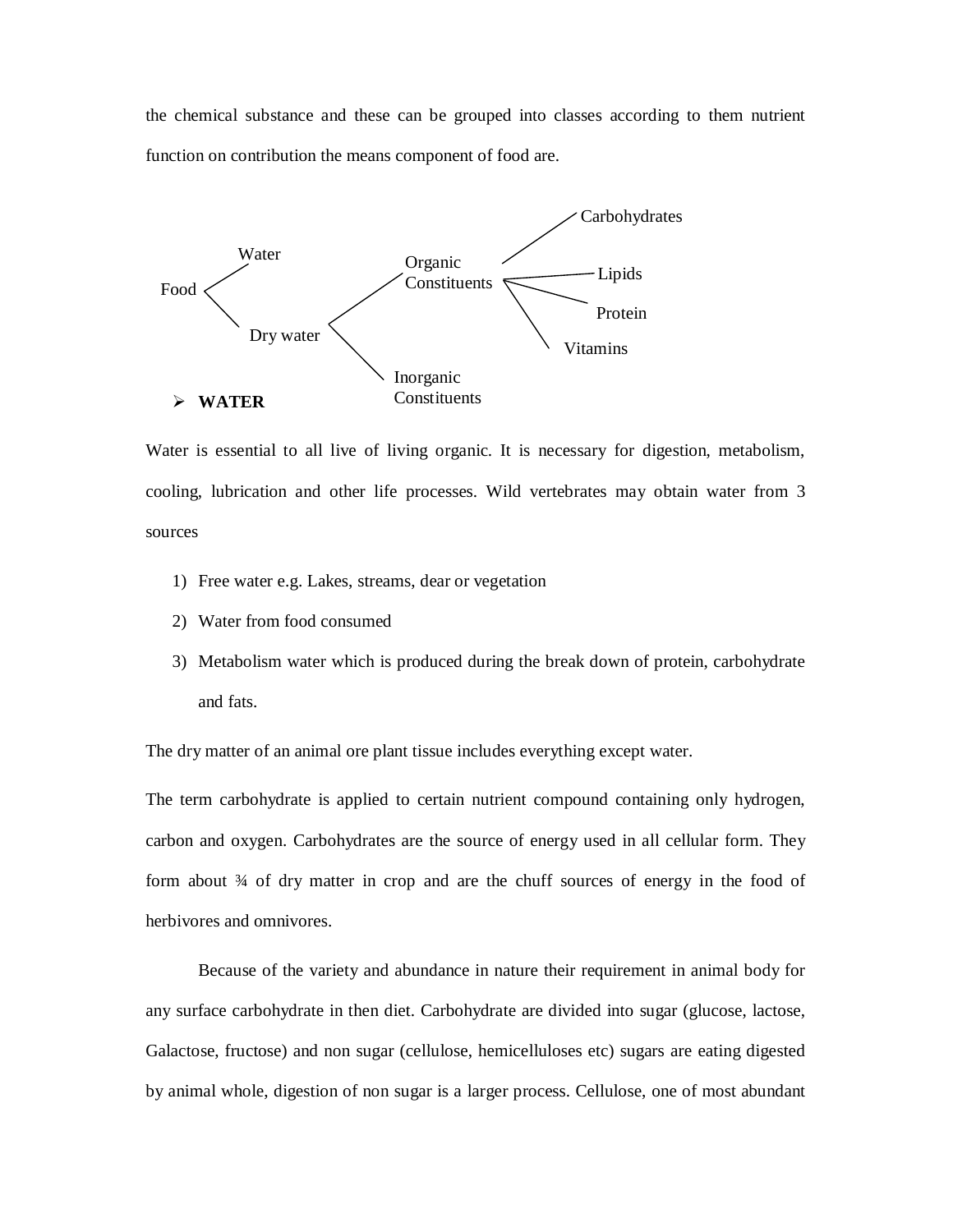cost can't be digested by higher animal. only bacterial and fungi and possibility some protozoa the CELLULASE necessary to breakdown of cellulose compound into simple digestible sugar. Many animal have developed symbiotic relationship with bacteria to enable than to utilize cellulose as a nutrients. Lignin, a pimply propyl derivation is not a CHO but is usually discussed with CHO because of its influence on the digestibility cellulose and hemicelluloses reducing of digestibility of those compounds.

### **LIPIDS**

Are found in both pH and animals tissues and includes fats and an no of cloudy related/associated compounds such as phospholipids and glycolipids which play important role in the physiological processes of an animal they are insoluble such as ethery, bergen and chloroform. Because fats calories a high population of carbon and hydrogen, they supply are times as much health and energy per e.g. as do carbohydrate. fats are not specifically required in the diet except as a source of essential fatty acids that free ranging animals receive a sufficient amount under normal circumstances.

Dietry fats are however important during the absorption process of fat soluble vitamins (A, B, E, K) and important energy reserve during certain stressful period of their lifecycle.

## **PROTEINS**

Are high molecular weigh, large colloidal moles comprises of amino. They are the building blocks of every cells. Their important in the due is to supply amino acids. Numerous amino acids are required by simple stomach animals and are termed essential amino acids. Ruminant animals don't require specific amino acids in their diet.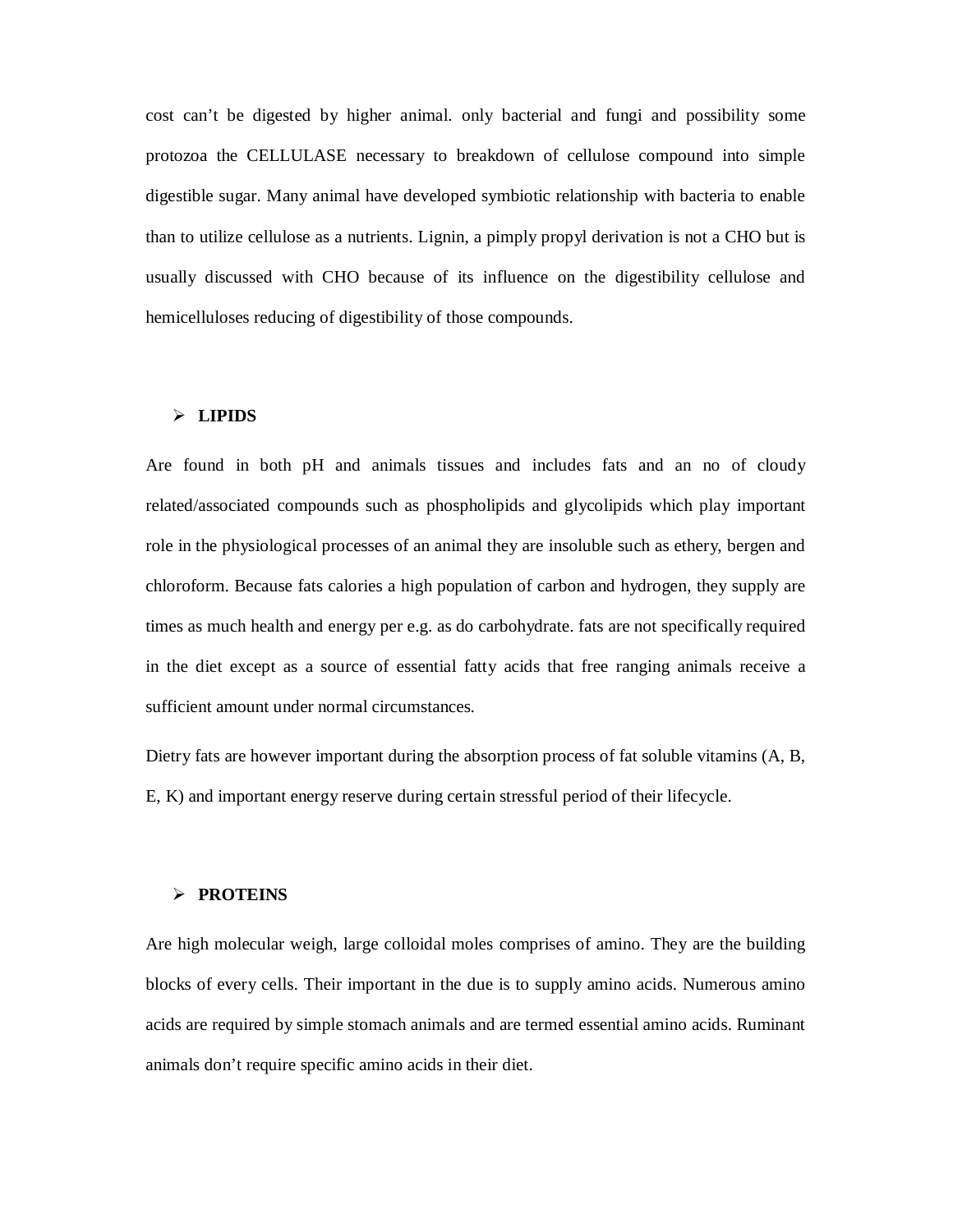#### **VITAMINS**

They are organic compounds required animals in minute quantities. They are divided int fat soluble vitamins A, D, E, K and water soluble vitamins (B complex and Ascorbic acids).

Although most animals have similar vitamin requirement. The required level in their diet can vary considerably.

NB: In wildlife literature, food is usually referred to as substance eaten by animals under natural conditions. Feeds is however reserved exactly to processed substances e.g. he peleted diet consisting of a mixture of feed.

#### **INORGANIC CONSTITUENTS**

Various minerals are required by animal for growth or other physiological needs. These mineral are divided into 2.

- 1. Macro elements which are Ca, P, K, N, Sulphur, Mg
- 2. Trace elements are Fe, Mn, Cu, I, Molybdebum, Zn, Boron, Chlorine

Wild animal obtain thus required through food, water and ingestion of soils or grots (small stress)

In addition to a required minimum level the ratio of intake of various elements is also important e.g. Ca and P generally occur in the diet in a ratio of 2:1 and 1:2.

15 trace elements have been identified, which are required in small amount by animals.

They are termed ETES. If about from the diet metabolic disturbance will occur. Some ETE and other NETE has toxic effect if ingested in large amount/quantity. Some example of importance of minimal to all animals are,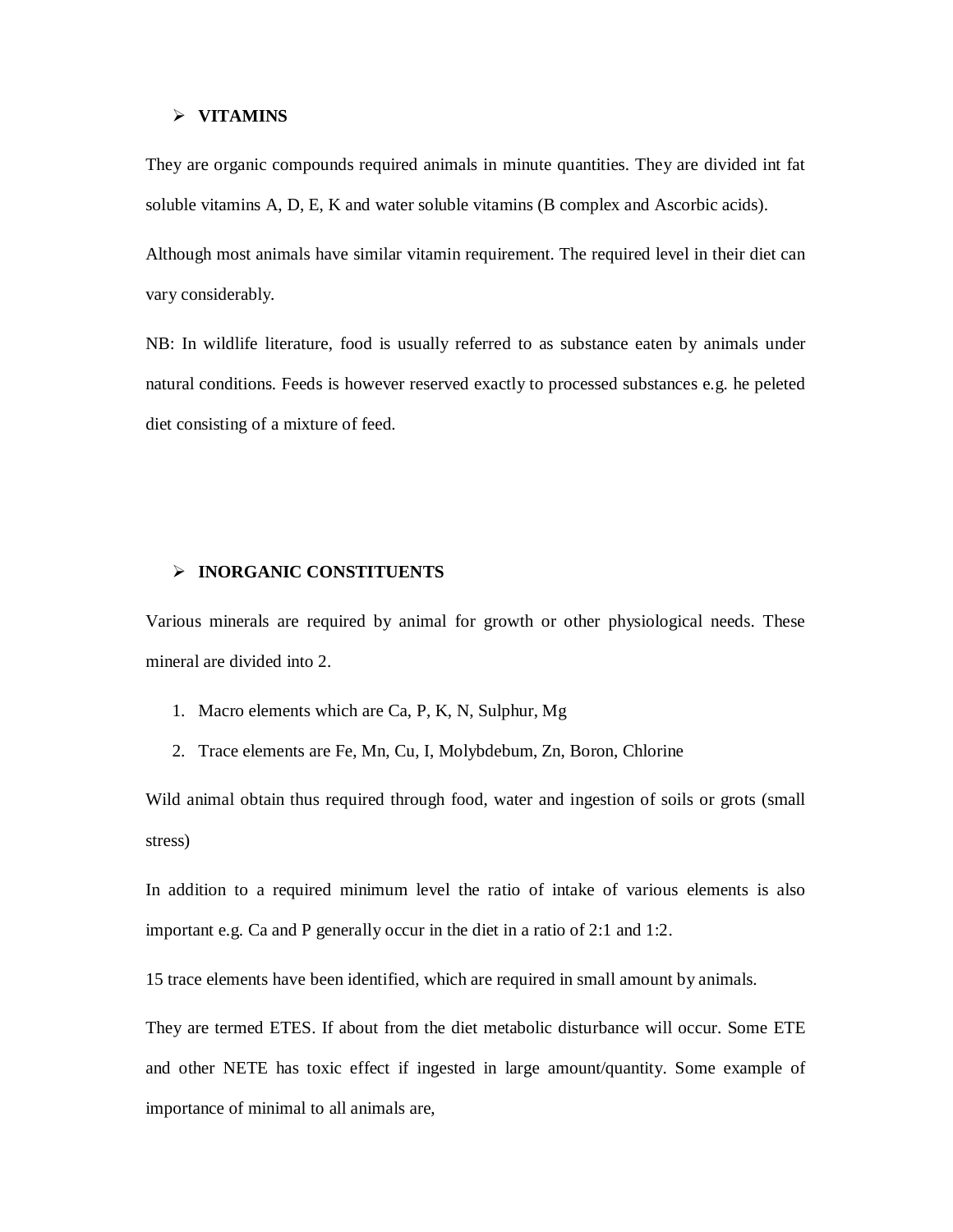Calcium for egg production in pleasant and water fall and Ca and P for another growth in their several researches have shown that their pleasant select grits containing high level of calcium and distribution of pleasant pop has been found to related to soil level and soil calcium

Reduced egg hatchability has been linked to calcium deficiencies in pink tail hen. Nutrient requirement for another growth in white tailed deer have also been investigated; they formed that calcium and phosphorus deficiency ratios limited anthers growth, but felt that phosphorus was the most heavy to be limiting another growth under natural conditions.

# **BODY COMPOSITION**

In knowledge of process because of wildlife species can be important for several reasons.

- i. Fat content can be used as a general indicator of animal conditions.
- ii. Body composition of prey species are important to investigate wildlife food chains in order to determine amount of energy
- iii. Protein available in higher trophic level
- iv. Game species are often used for human consumption, this, a knowledge of their body composition is important in evaluating of contribution of limiting to human nutrition.

Animal tissues are of water, protein, fat, mineral and CHO. Water content is higher in new born animal, approximately 80% but decreased to  $45 - 60\%$  in mature animals depending upon the fat content, CHO content of animals is very low less than 1%.

Mineral content of animal varies between  $2 - 5%$  depending upon skeletal size and protein content is usually between  $15 - 20\%$ . The fat content of variability influences the relative percentage of other chemical constituents because the higher the fat content the lower the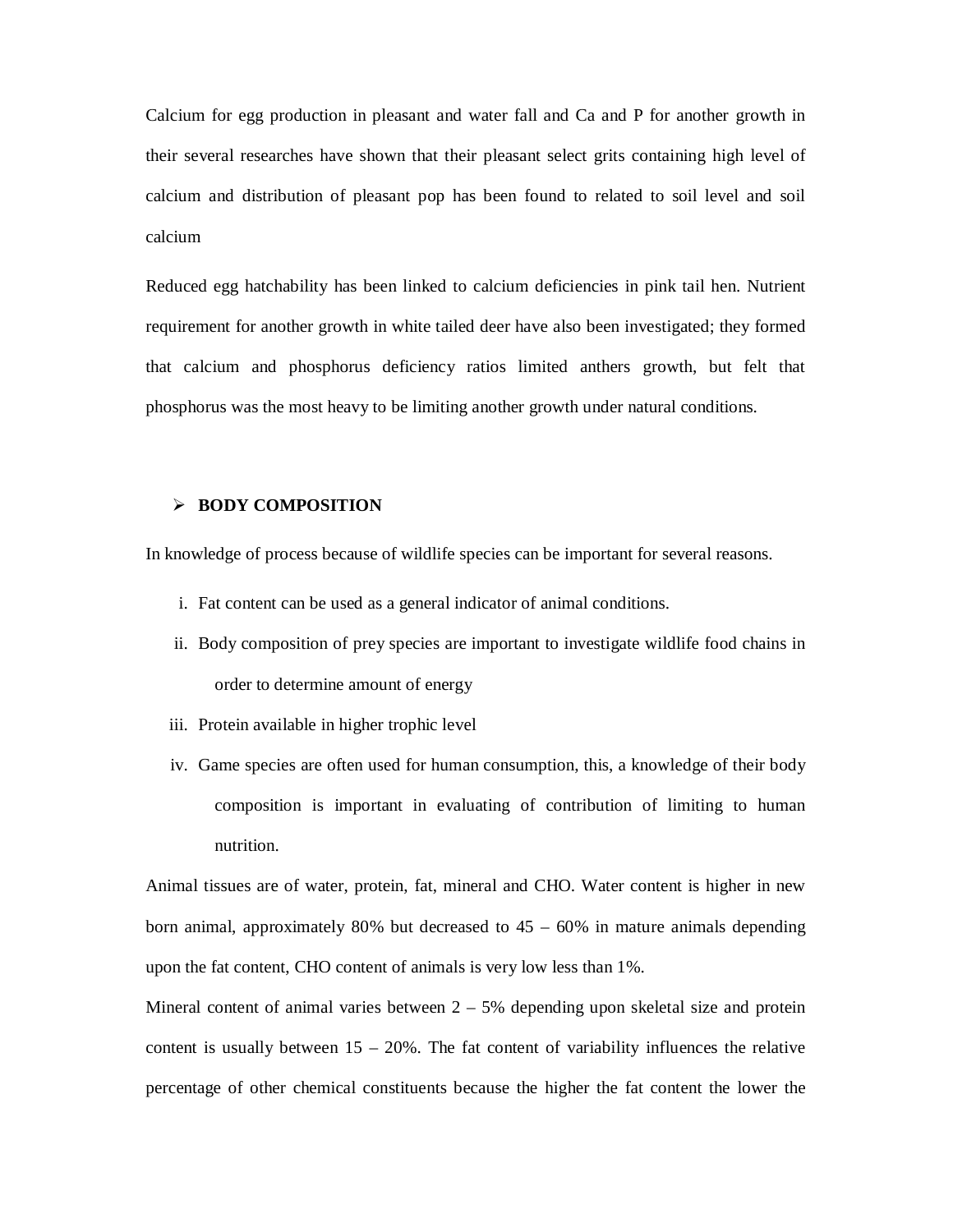relative percentage of the other substances. For this reason, body compositions are sometimes presented on a fat-free basis. Fat serves several important function.

It is primarily the mechanism of energy storage. This is important for most compounds species allowing them to survive/avoid successful period such as winter when food available nutritive quality are low. Bird depends on fat deposit for migration to avoid harsh condition. Hibernations depends on fat supplies to allow dormancy, during the unfavourable seasons. Considerable weight loss has been observed hibernating animals.

Brown fat a specialized fat deposit is important to both hibernators and other species requiring known-showing thermogeensis. Other species such as deer utilizes fat as an insulator and to supply energy during winter.

Deer ca loss 30% to their body weight during winter, the role of fat levels to individual species and community relationships remain one of the most fascinating research area in wildlife nutrition and energetic.

#### **COMPARATIVE ANATOMY**

Base upon fod habits wildlife species can be categorized into 3 groups carnivore, omnivore and herbivorous. In addition, the categories of insectivorous and grasshopper are occasionally used in responses to the types of fod consumed by each groups characteristics digestive system are involved while a basic digestive system is common in both birds and mammals, various specialization or modification of digestive organic have developed especially in herbivores. Carnivorous have involved the most simple digestive system because their food is early digested. In mammals, the system digestive tract consist of oesophagus, stomach, small intestine and large intestine. In birds the basic that consist oesophagus, crop, proventiculus, gizzards, small and large intestine. In birds 3 types of crops have involved to different dietary selection. Carnivorous birds including insectivorous typically have only a temporary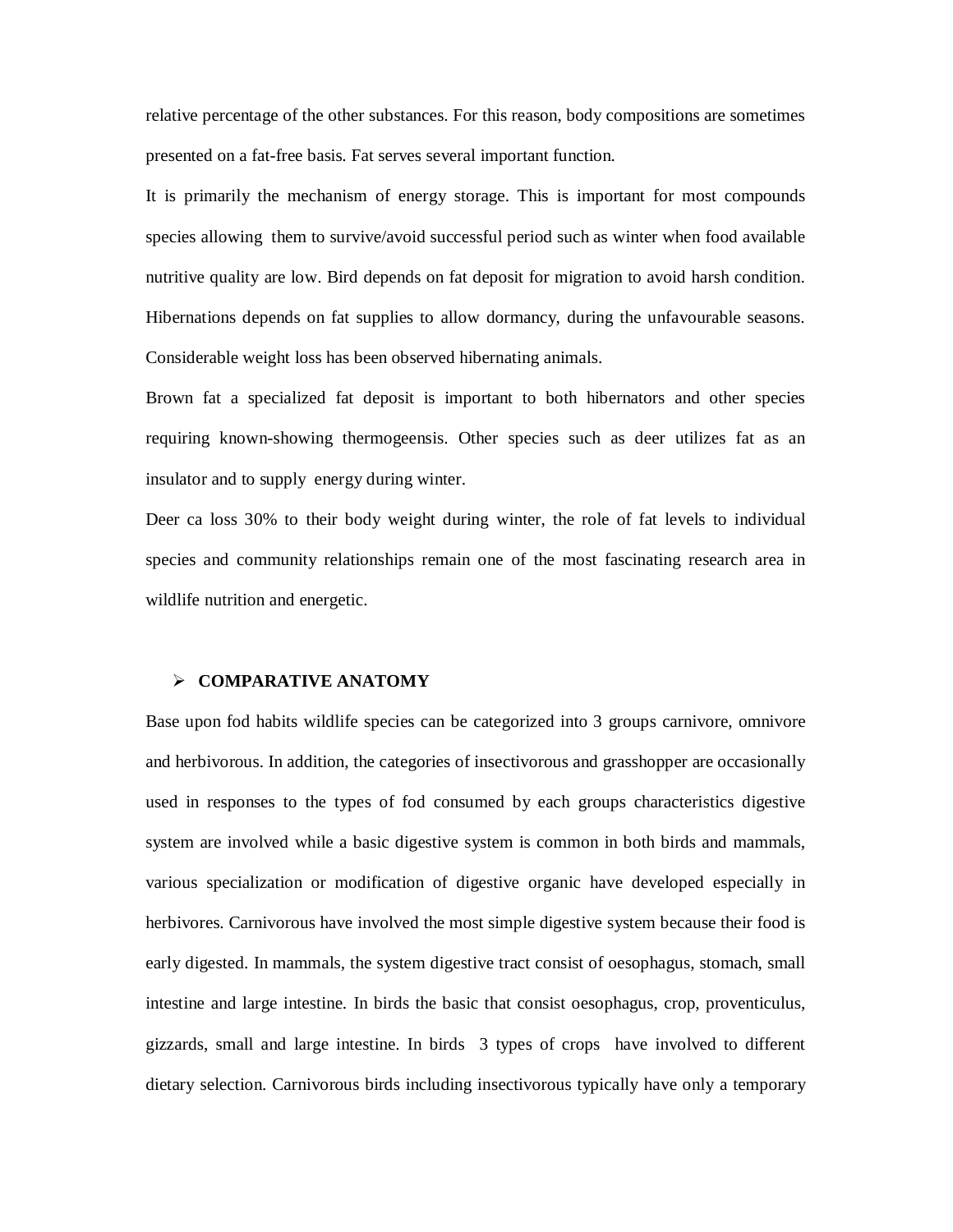explanation of the oesophagus as a crop. A few carnivore are most leaves eating, birds have a false crop which is small and poorly developed.

Carnivorous birds have a true crop or permanent diversification. These allowed for storage of rapidly gathered food. During which some softening of the seeds by saliva occurs.

An apparent abnormalities in the evaluation of the vertebrates have been the feature to develop enzymes capable of breaking down cellulose.

Cellulose is one of the major channel constituents plants and one of large potential sources of energy for animals. As a result some species of animals have involved specialized digestive organs which allow for symbiotic between the animal and the micro organism.

Many species of herbivorous birds including some granuovores have developed a pair of caeca located at the function of small and large intestine. Each containing micro-organisms which continue the breakdown of CHO and proteins reaming after digestion in the proventiculus, gizzard and amll intestine. Micro organism digest cellulose and other CHO production VFA which are absorbed trough the wall of the caecum and aid in the bird energy supply.

These birds has the high rate of passage of food through the digest tract and although the food particle many stay in the caecum for several hours. It is doubtful that cellulose digestion can apparently add to energy budget of the bird. As in bird, some mammals has also developed a large caecum and somewhat enlarge, large intestine allowing microbial digestion among those some rodents lagormpiles and equinozes, the caecum allows synthesis of bacteria protein and vitamins. The caecum content are high VFA and amino acid. The caecum absorbs water, non protein nitrogen and vitamins. Some smaller animals such as lagormorphs used comprophagy as a means of increasing digestive efficiency. The content of the caecum covered by a mucous internal are defecated and immediately re-ingested in the stomach. This involves the amount of amino acids and vitamins available to the host.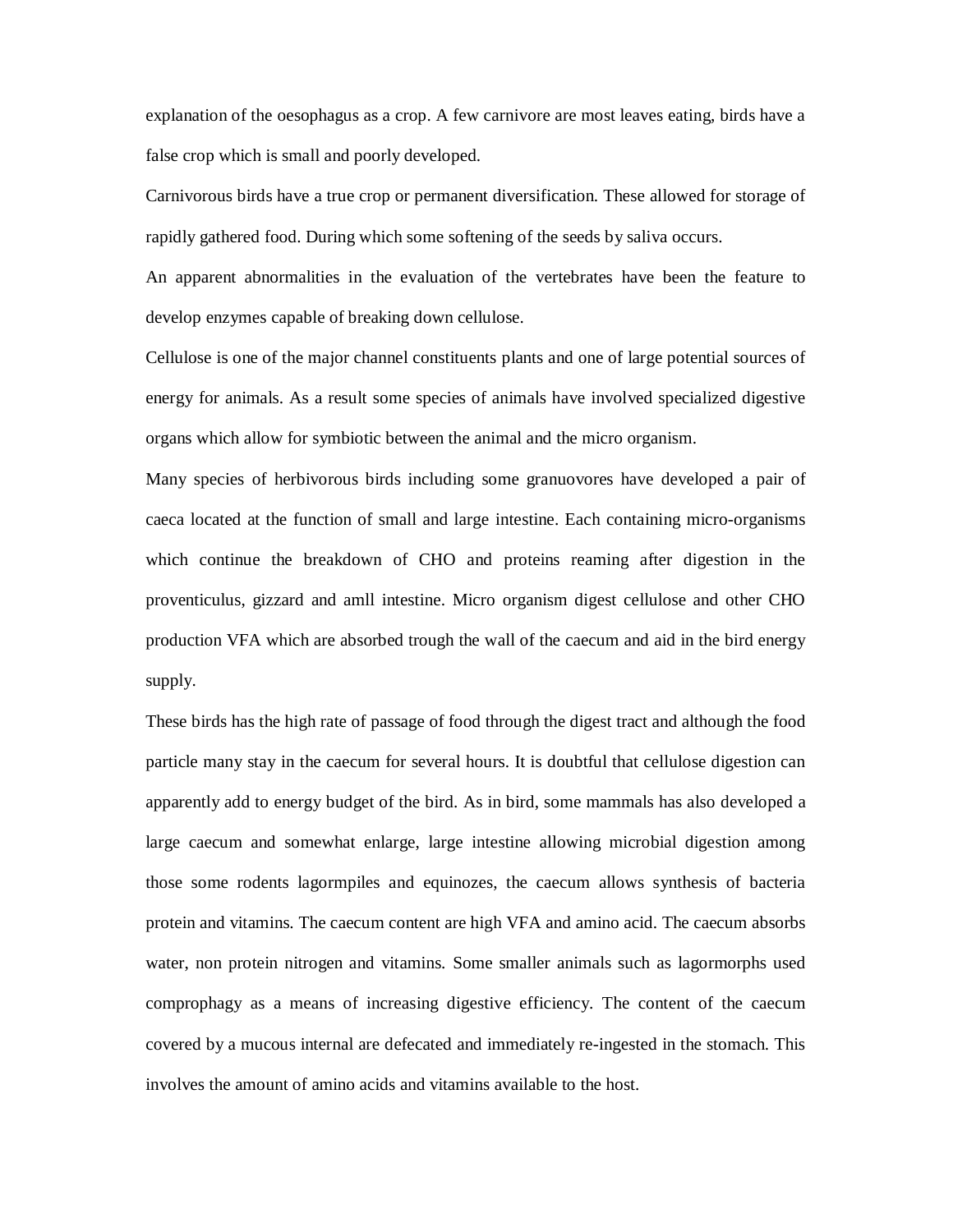Other rodents such as flamster rat and golden hamstar have developed a preventive type of fore-stomach. Thus cardiac portion of the stomach harbor micro-organism that allows some microbial digestion to occur to chemical and enzymatic digestion.

# **FEEDING STRATEGIES**

#### There are many

Which influence habit………………….. this because wild animal differ considerably in size and rumen anatomy. In term these differences influence animal metabolites rate and nutritional requirement, differences in the nutritive quality of grouse diet during wet and dry, winter and summer as well as inventive quality of the diet of the male and female during this wet season have been observed, the identification of such differences and their corresponding influence on diet selection has led to the investigation of wildlife feeding strategy.

The investigation of the feeding strategies involve the identification of the selected diet of a species or groups of animals. In nutritional basis as symptoms of these selection and the effect of the select on intra-specific and inter-specific relationship. FS has been investigated for various groups of wildlife including large herbivores and several groups of birds for example the feeding strategy of the Zebra in non-ruminant and 2 ruminant the Wildebeest and Thompsons Gazelle. Although the zebra have no rumen but they do have an enlarge caecum. Microbial action in the organ improved the nutritive quality of the ingested food. Through the caecum because of its location is not as efficient in supplying nutrients from fibrous foods as the rumen. In ruminants the opening between the reticulum and omasum (recticulo-omasa orifices) restrict passage of larger fibrous food parasites.

Before these material can travel in the omasum micro-organisms and the chewing action of the rumen must reduce ingested material to small fragments. Therefore the rate of passage of digested in the digestion in the ruminant is infactorial digested is by fibre content of food.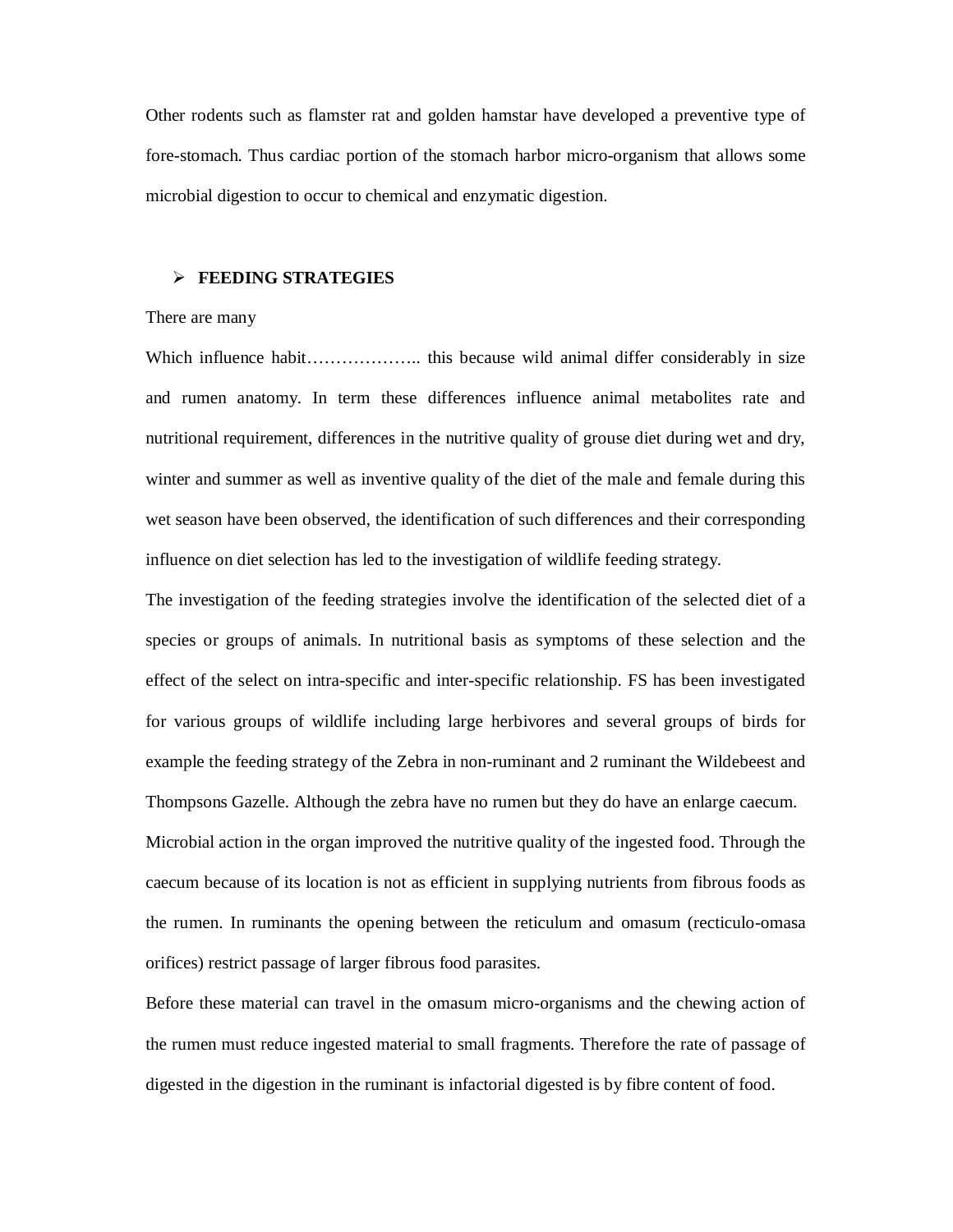No such restrictions are imposed on digestive tract of the monogatstric such as zebra.

The zebra therefore is able to take large amount of poor quality fibrous food obtain easily digestive nutrient from this food, upgrade some of it in its large caecum and excrete the fibrous portion. Large amount of food passing through the digestive tract compensate for the low nutritive quality.

The Wildebeest is a large ruminant and has a large rumen in relation to body size then thus the smaller. Thompson Gazelle, bars of its large body size, the wildebeest has a low metabolic rate than the gazelle resulting in lower energy requirement per unit body weight. Thus, the wildebeest can utilize a power quality forage than the Thompson gazelle. Consequently, TG is more selective in its feeding habits. These differences have resulted in difference complimentary forage selection by the 3 species the zebra is the first spies to leave the short grass prairie because of food shortages. They move into less quantity of the coarse parts of the grasses and also move to other areas as the quantity of forage available is reduced.

The wildebeest utilized the lowland areas vacated by zebras eating the more nutritious lower plant parts exposed by the foraging of the area selecting the most nutritious forage exposed through the foraging of other 2 species. In this way, computation for food is not only minimized between the 3 species.

It is actually complimentary. The importance of the study of speeding strategy is exemplified in these relationship. If the property of some of these species is seriously impacted by some factor or disturbance. It should have a severe impact on other to species as well.

### **PLANT CHEMICAL COMPOSITION AND SAMPLING CONSIDERATION**

# **PLANT CHEMICAL COMPOSITION**

Plant and animals contains similar types of chemical substances. The only difference been the relative amount of these substances in their composition. Water is a major constituents of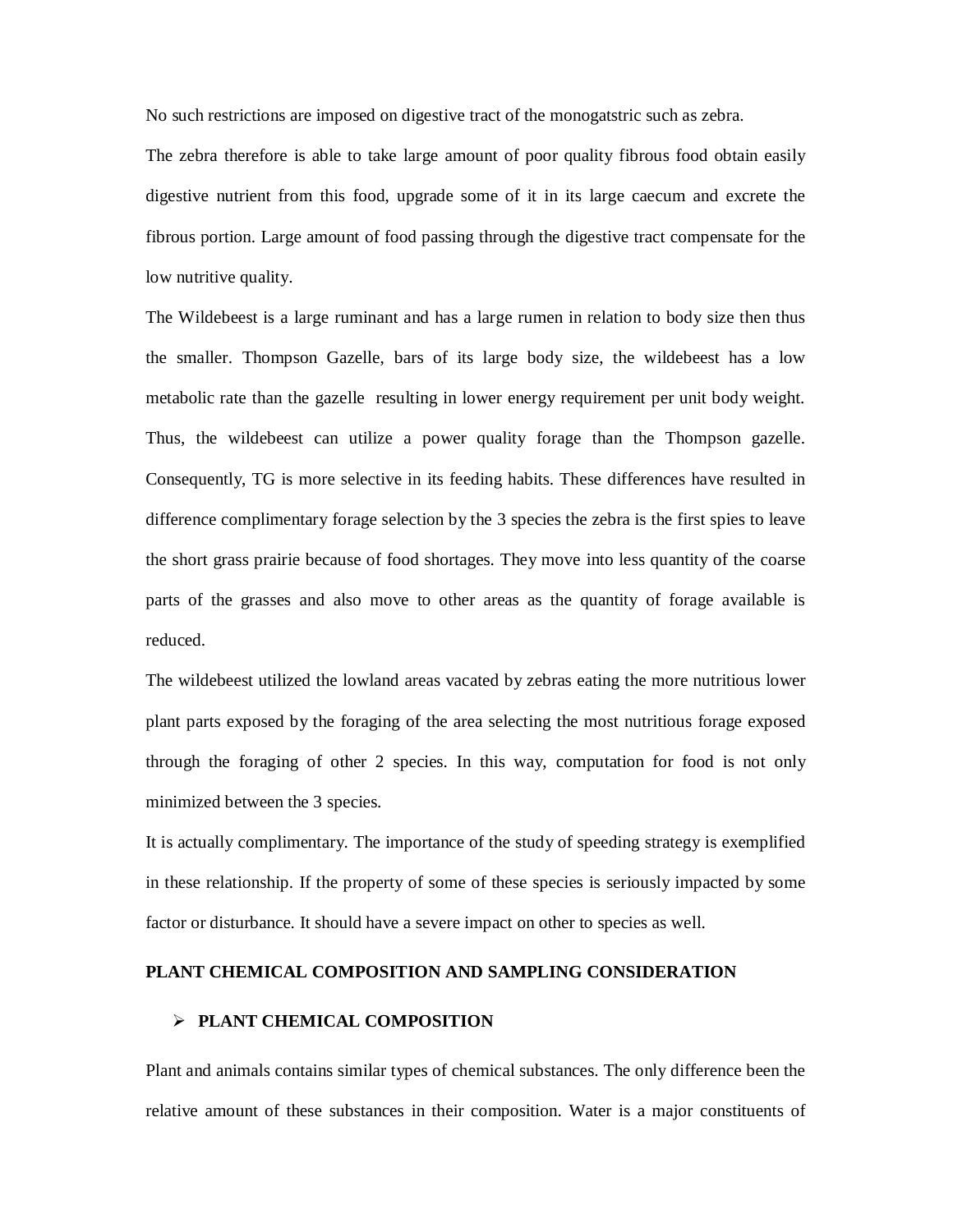plants although its proportion varies considerable from  $5 - 90\%$  seeds and tubers been of these variability the other plant constituents are usefully expressed as a percentage of plant dry weight. CHO comprises of the majority of the plant dry matter.

The amount and type of CHO in a plant are major determinant of plant changeably plant matter is often divided into 2 groups.

This cell content and the cell wall CHO contain in the cell content consist probably of sugars, starch and soluble CHO these are almost completely digestible by animals and are major sources of energy. Cell walls are large composed of CHO, cellulose and hemacellulose, ECHLC along with varying amount of lignin and cutin. The relative amount of cellulose and hemicelulose and lignin inflammable the digestibility of a plant. Lignin forms a complex compounds with cellulose and hemicelluloses reducing the digestibility of these constituents by wildlife includinjg ruminant. The higher the lignin level the less digestible and the cellulose and hemicelluloses constituents. Many factors affect the relative amount of these CHO such as plant age, season and plant part. Plant lipids occur in the cell content and consist almost exclusive of fat. Plant fat content is generally low because energy is form of sugar and starches certain plant however do contain higher levels of fat e.g. seeds and some fruits plant protein also occur probably in the cell content, amino-acids and non protein nitrogen (NPN) are often considered along with protein in plant chemical analysis. Protein levels of plants are generally low less than 10% although considerable variation can occur. Plant are able to synthesis al their required vitamin which are present in the cell contents. The mineral or Ash content of plants as in animal is a small percentage of dry weight plant region various micro & trace elements and can also accumulate some in very high conc. High levels of some elements in plant such as selenium can pose a hazard to herbaceous animal.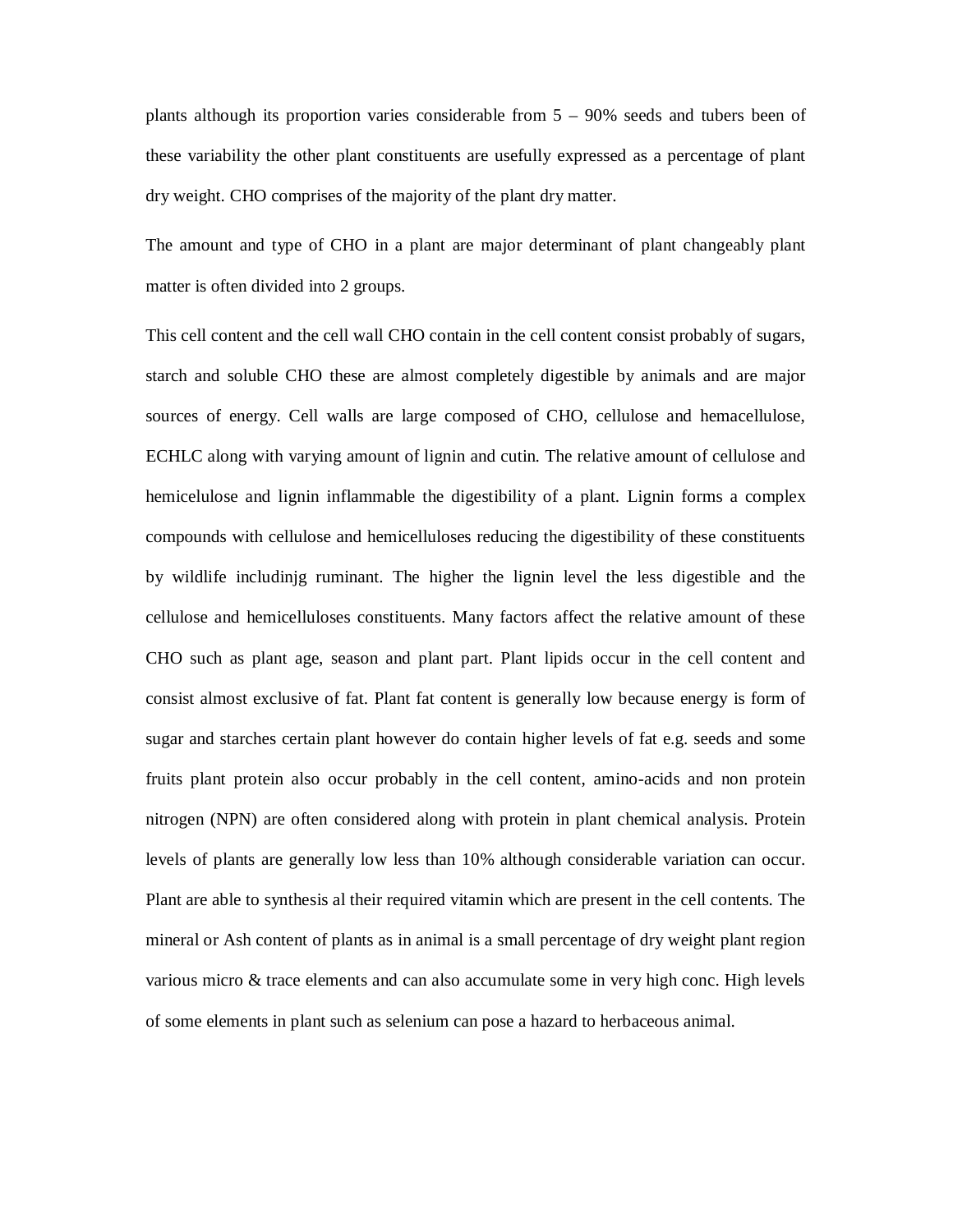# **FACTORS AFFECTING PLANT COMPOSITION**

Various factors can influence the composition of a plant which in term affect its nutritive quality some of these factors are

- 1. Plant species
- 2. Seasonal and phonological effects
- 3. Site effects
	- Temperature
	- Moisture
	- Precipitation
	- Insolation
	- $\bullet$  Soil

# **1. PLANT SPECIES**

The factors having the gastric influences on plant composition has been formal to be plant spp, numerous studies have migrated the manual composition of various plant spp. Different plant spp have different manual composition.

# **NUTRITION**

Food is material which after infection by animals is capable of been digested, absorbed and utilized. The diet of animal consists of plants and plant products animals depend upon plants for then existence and consequently a study of wildlife nutrition must begin with plant itself. Plant at able to synthesis composition material from sample substances such as  $CO<sub>2</sub>$  from air and water ad inorganic elements 4m the soil by mean of photosynthesis,  $e^{0}$  from the sun light is trapped and used for this synthesis. This  $e^{0}$  is should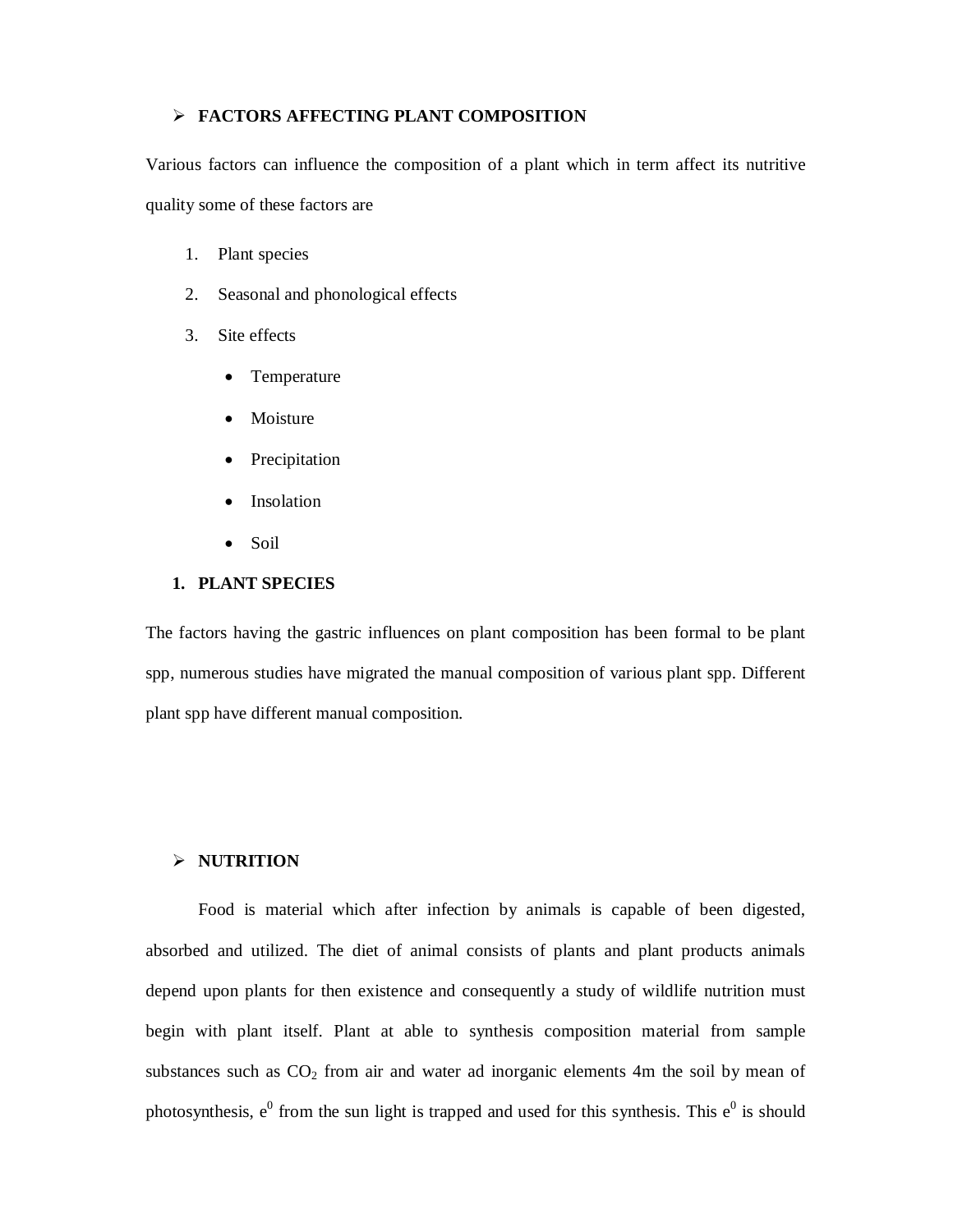as meal  $e^{0}$  in the plant and it is used by  $a^{0}s$  for the maintenances of life and synthesis for it's own body tissues



# **CARBOHYDRATE**

It comes from the French Word "hydrate carbone" they have the compared formula of (CH2O) in where n can be 3 or more CHO contain the element carbones, hydrogen (H)S oxygen adehydes, ketonus and any compounds that may be hydrolyzed.



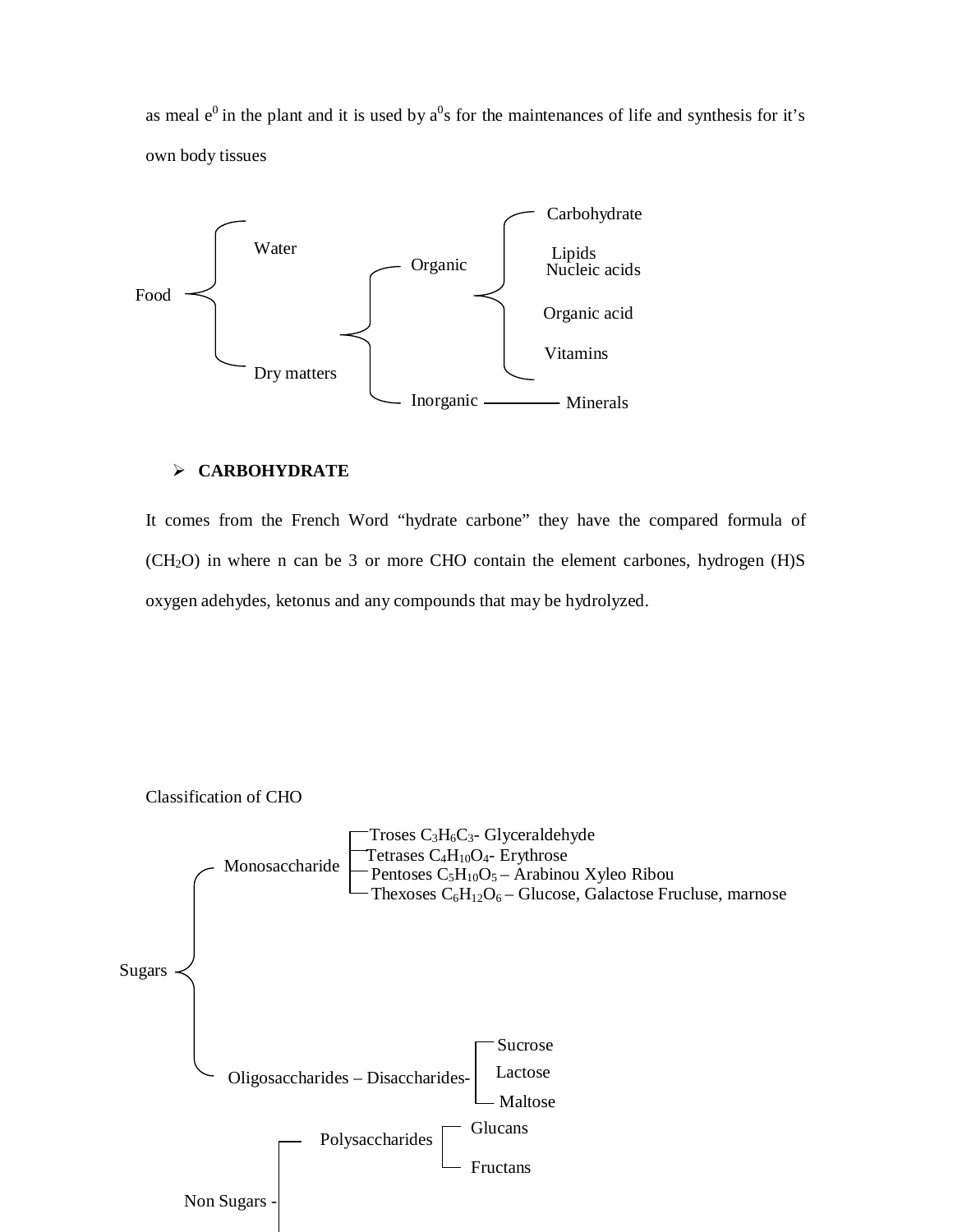# **LIPIDS**

This groups of substance an found in plant and animal tissues, they are insoluble in water but soluble in organic silent such as benzene, ether and chloroform. They act in body as electron carriers as substrate carrier in enzymes reactions and sources of energy in the body.

# **CLASSIFICATION OF LIPIDS**



# **PROTEIN**

These are complex organic compound; they contain C, H, D,. But in addition that all contain nitrogen and sometime sulphuric. The simplest form of protein are amino acid and these are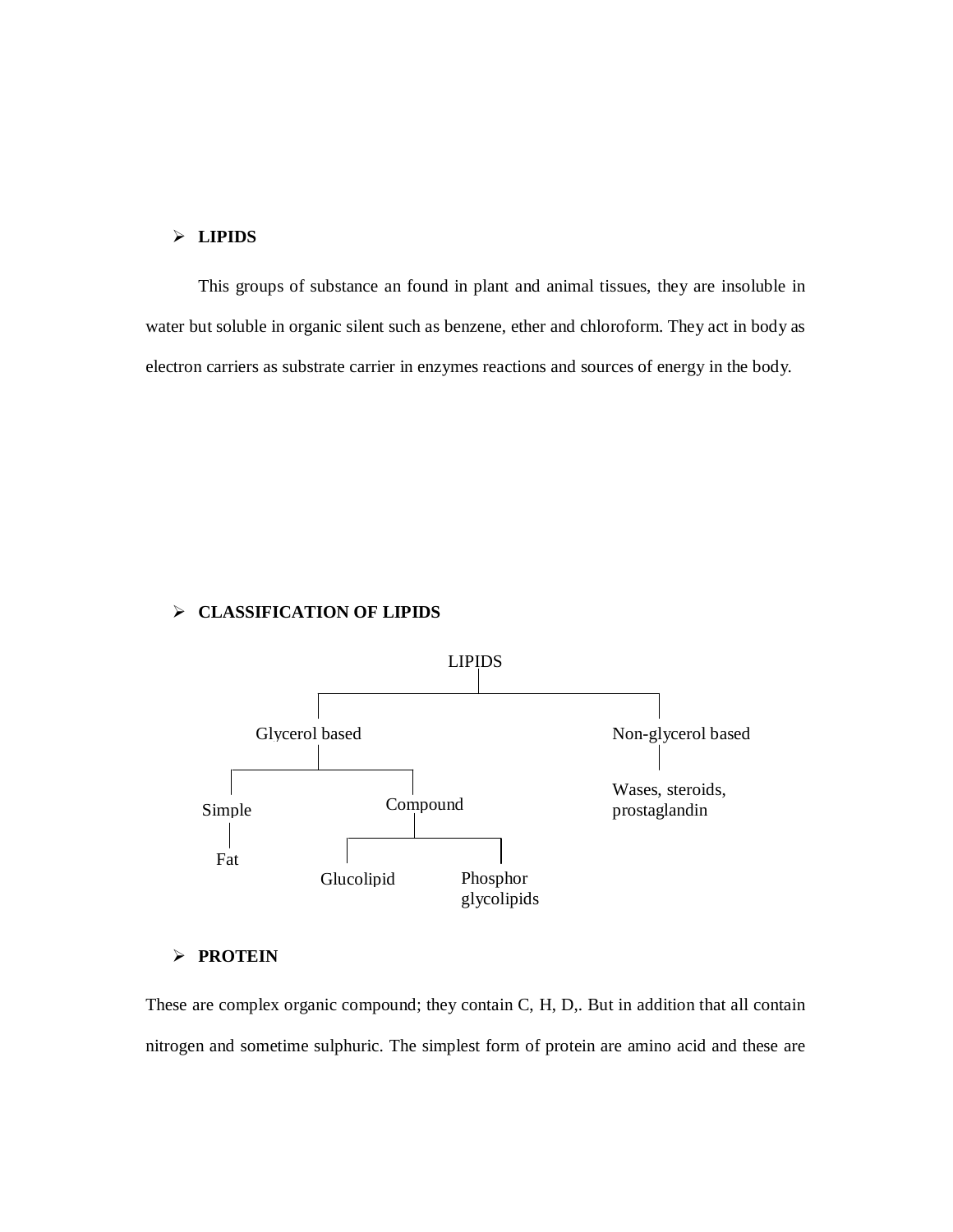about 200 amino acid isolated which include Arginme, isoleucine, Leucine, flastine, cysine etc.

# **VITAMINS**

These are derived from the word "Vital amines" and they are required/ministry in very small quantities in animal it is divided into 2 groups, were have fat soluble vitamin and water soluble vitamins.

- 1. Fat soluble;. A retional,  $D_2$  ergocalciprol,  $D_3$  Cholecalciferol, E Focopherol, K – Phylloguinone, Q – Ubiqumonu.
- 2. Water soluble vitamin:
	- $B_1$  thiamin
	- $B_2$  Riboflavin
	- $B_3$  Biotic, Folicacid,
	- B<sup>12</sup> Cyanolobalamin
	- C Ascorbic

#### **DIAFSTION**

Many of the organic components of food are in the form of large insoluble substances which has to be broom down into singular form between passing through mucous membrane of the alimentary cannel into the blood and utilized for tissues growth. The baking down process is termed Diatstion. The passage of the digested nutrient the mucous membrane of the alimentary canal is called absorption.

### **PROCESS INVOLVED IN DIGESTION**

**1.** Mechanical: This includes mastication and muscle contraction of the alimentary canal.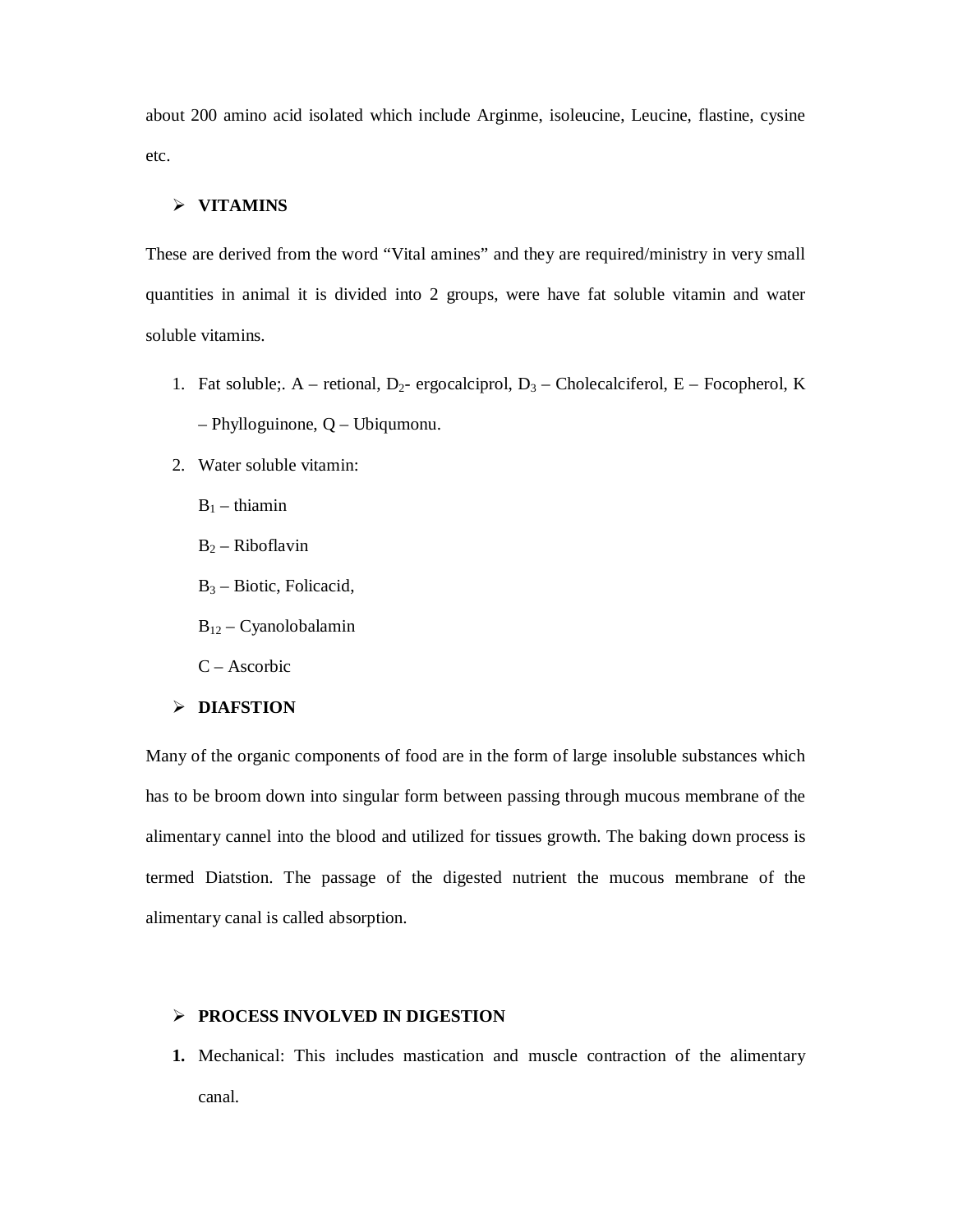- **2.** Chemical action: it include enzyme secreted by the animal coming from the various digestive juices.
- **3.** Microbial action: These are the action of bacteria, protozoa and fungi and it takes place in ruminant animals.

#### **SEASONAL AND PHONOLOGICAL EFFECT**

Plant vary seasonally in chemical composition seasonally various are  $1^0$ ly caused by deference in plant phenology, crude protein is highest. During the growing season. Phosphorus levels also are highest during the rainy season being with plant maturity. Ash content is highest in late spinning and summer as a plant matures its cellulose content increases. Crude fibres also have with plant maturity so also the lignin content with plant maturity. The increases in these constituents' decreases in digestibility corresponding to there increase have been reported by researchers.

# **SITE EFFECT**

Minor variations in plant composition are accounted for by site effect various researchers have examined the effect of specific site factor on plant composition. It should be noted however that the study of site effect is a very complex subject and all changes in plant chemical composites are usually of result of many factor dieting together so at single factor effect an hand to determine or explain;

Temperature: crude protein level of climate herbage spp bases with temperature. Temperature also was found to  $D_2$  ash content of a plant. Phosphorus levels and cell wall constituent also Disease with temperature. Theroux cellulose and lignin content of grasses were found to be greater at lower temperature plant digestibility have been found to decrease with temperature.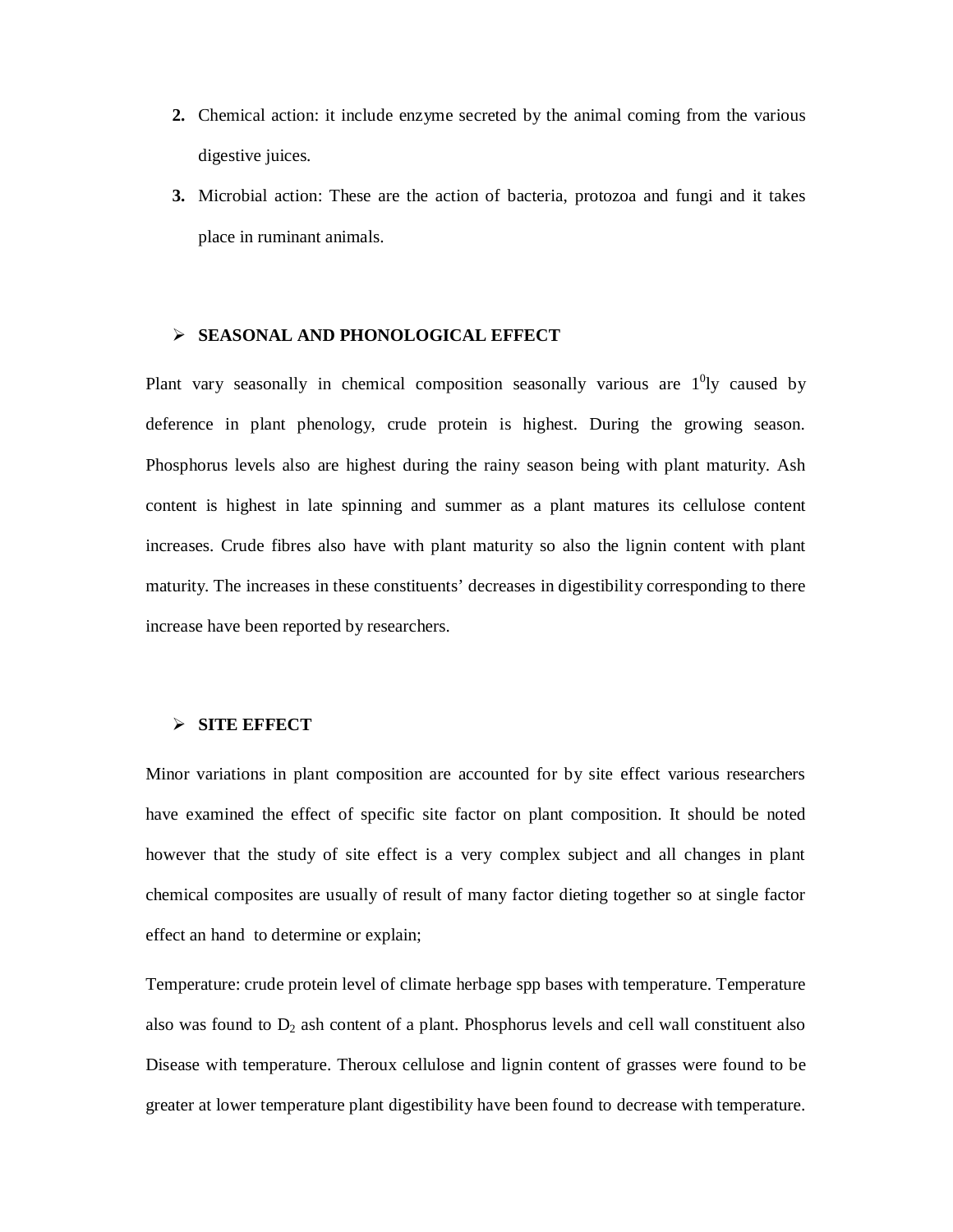The discreprincies in these finding on probability and result of temperature interacting with other site factors therefore additional research is needed on the influence of temperature and other chemical composition before conclusion can be dream.

Moisture: moisture can influence pit composite in as soil moisture or soil precipitation which these are closely related the effect of each can be described separately. The influence of SM in pit composition is difficult to determine bios its to effect is altering growth rate or phonological stages; sol moisture level with influence the MC of plant office in SIM level have been reported to both and crude problem level. Precipitation in addition to altering soil moisture level will influence plant composition by leaching plant nutrient. Leaching of dried herbaceous plant can reduce level of proteins phosphorus, ash and carotene.

Insolation: It appears to influence plant composition although the effect are often indirect bios shaded areas generally have higher levels of soil moisture e.g. shaded plant appeared to be more succulent but this may be due to higher soil moisture it was also fumed that was also higher in protein but this also may be influenced by soil moisture and by somewhat retarded growth caused by reduced solar radiation shaded plant were share to be lower in Nitrogen five extract and sugar the plants growing in sunlight.

Plant digestibility was also repeated to b kindly influenced by increased amount of sunlight.

#### $\triangleright$  Soil

The type of soil and levels of nutrient in the soil influenced pant composition as a matter of fact, soil nutrients have a greater effect on plant composition them other sight factor crude protein levels were influenced by soil nutrient level. More specially protein content in plant have been find to be influenced by soil nitrogen level phosphorus level in plant were correlated with soil phosphorus level.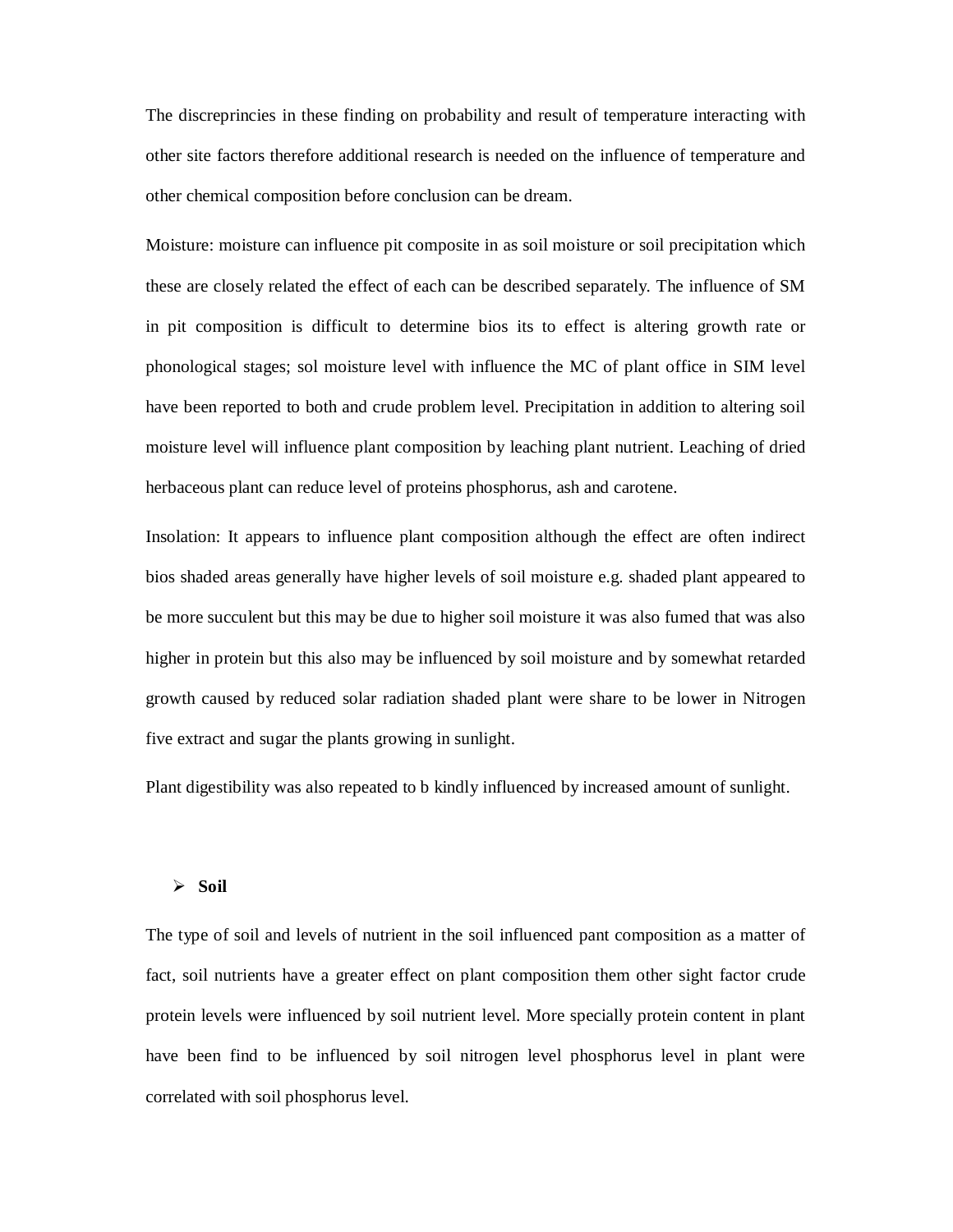#### **Digestion in the mouth**

This is mainly mechanical, mastication helps to break up large partial of food and its mix with sahua ash act as a lubricant sahua is recreated into mouth by 3 pairs of sahuring gland

- 1. Parotids sited in front of each ear
- 2. Submandibular-lie on each side of the lower jar.
- 3. Sublingual under mouth the tongue

Sahua is about 99% of 1120, the remaining 1% contract of mucin, inorganic salts and a tears enzyme amylase. It also consist of complex lysozym much digestion does not occur in the mouth serve food is quickly swallow and pass into the Oesphagus down to the stomach where the pH is infavourable for amylase activities flow the some digestion gland can occur in the stomach due to the hydrolyzing actor of x-amylase coming from the mouth, the enzyme of xamylase acts only on starch, glycogen, polysaccharide and oligosaccharides in some animals.

#### **Digestion in the Stomach**

The stomach consist of simple composition and function as an organ for the digestion of food and stage, consist of a cardia is the entrance cardia sphincter, fundus and pylorus teronus) pyloric sphesta. The stomach secret gastric juice which contain of water, pepsinogen mature from of pepsin) (inorganic salt and heft the active activate pepsinogen converting them into pepsin. In young animal instead of pepsin, they have Renin coagulate milk (sucking). In adults it is pepsin.

#### **Digestion in small intestine**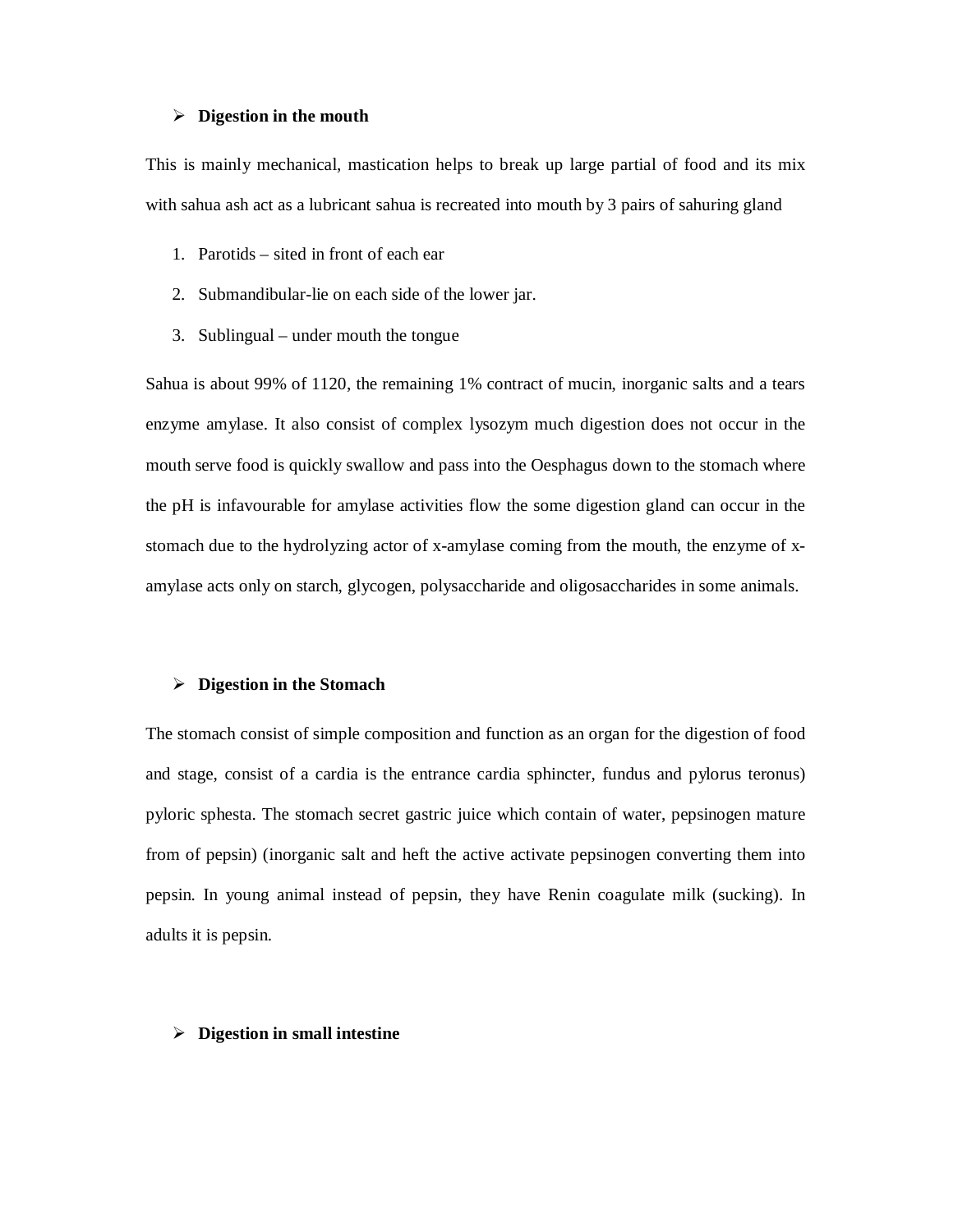The partially digested food learns the stomach and enters the small intestine. It is mix with secrete from the duodenum, liver and pampas. The majority of the digestion and absorption occurs in the 57 the duodenum gland produce an adhere act as a lubricant by desalting the HCL coming from the stomach from entering the SI bile is also secreted by the liver and passes 1 duodenum the bile diet. It consumes Na and K salts in play an important part in digestion by emulsifying fats. The pancreas secrets hormones, such as insulin.

Dieting fats leaves to stomach in the form of large particles in are difficult to hydrolyse. Fat hydrolysis is done by emulsifying by the action of bile salt. The bile salts are detergents is dissolve most of the fatty acids excepts fear such as stearic acid. Enzymes produced by the villi are sucrose is converts sucrose to glucose and fructose.

- Maltose or breakdown maltose to 2 micro leave of glucose.
- Lactose or hydrolyse lactose to one molecule of glucose and one molecules of galactose.

#### **Digestion in the large intestine**

Extensive microbial actually occurs in the LI especially the caecum. There unit much in the LI except the production of microbial cells. The LI does not produce any enzyme so most of the digestion occurs in the small intestine.

### **Digestion in Ruminant Animals**

The food of ruminant consists mainly of polysaccharides e.g. cellulose cannot be broken down by digestive enzymes found in the monogastra animals. Ruminants have therefore evolved or special system of digestion that hormones microbial fermentation of food prior to its exposure to their own digestive enzymes.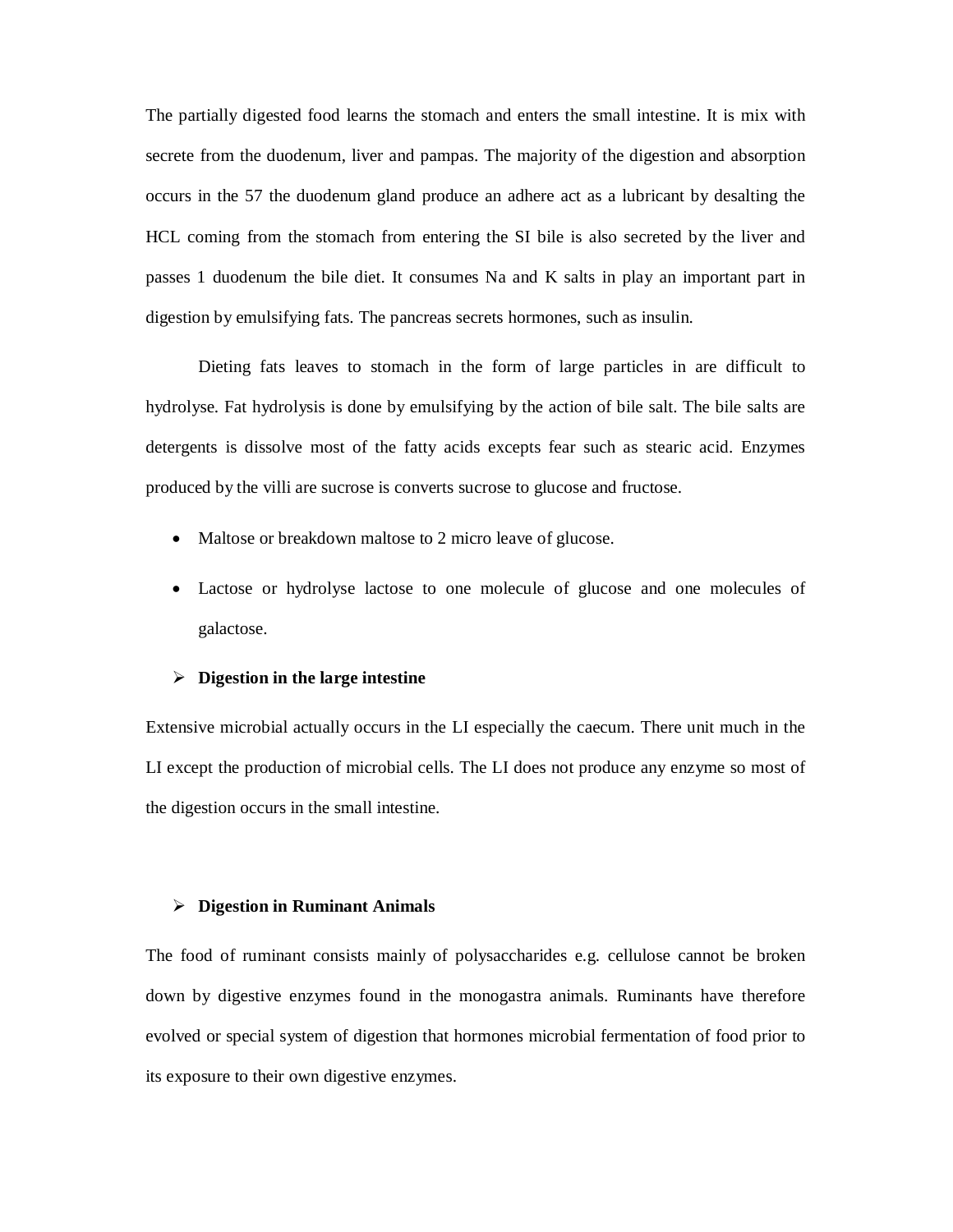### **Physiology of Ruminant Digestion**

The stomach of the ruminant is divided into 4 components

- 1. Rumen
- 2. Reticulum
- 3. Omasum
- 4. Abusuramum

The food is first diluted with large amount of saliva firstly during entering and again during rumination. The breakdown of food is accomplished partly by physical and partly by real matins. The content of the rumen are continually mixed with waves of contactors of the walls of the rumen. During rumination, undigested materials is drawn back from the rumen into the oesphagues back to the mount. Course materials is thoroughly charred before being rehired to the rumen. The time spent by the animals in rumination depend on the fibre content of the food. Each bolus of food is regurgitated and charred 40-50 times 2 receive a thorough mastication. The reticule-rumen provides a continues culture system for anaerobic bacterial, protozoa of fungi. The masticated food and  $H_2O$  enters the rumen with partially fermented to yield volatile fatty acids, microbial cells and gases such as millrun and  $CO<sub>2</sub>$ . The gases can be lost by exaltation (belching). Volatile fatty acids are mainly absorbed true the rumen wall. The microbial cells together with under graded food components pass to the sacrum and abomasums down to the small intestine. These are usually digested by enzyme secreted by the animal and the products of digestion are absorbed.

### **Digestion of Carbohydrates**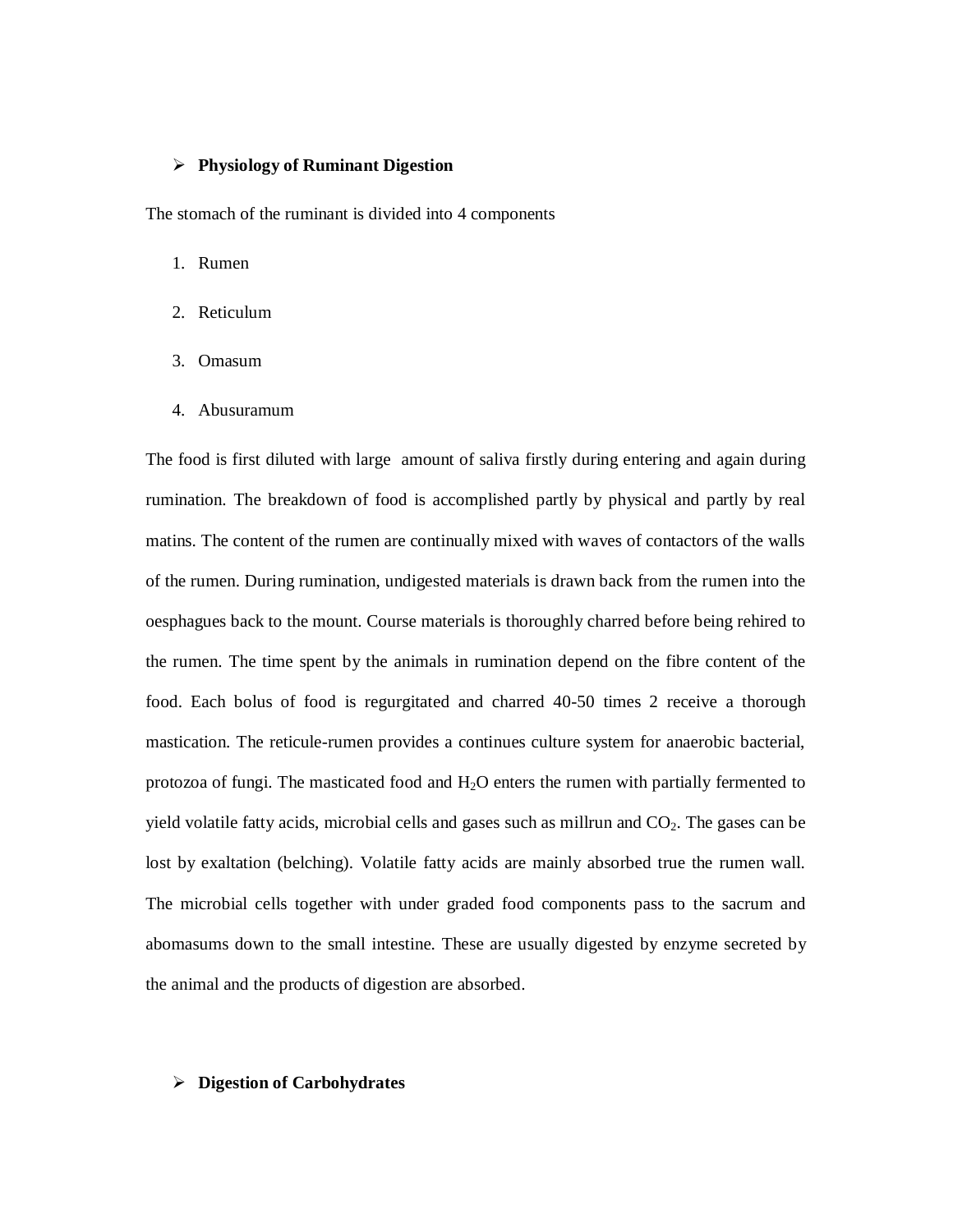CHO Microbial + Enzymes action plyruvic acid

plyruvic acid enzyme action Acetic propionic, butyric acid (con + maltose) Belding

# **Digestion of Protein**

There are 2 forms (1) Protein dieting (2) Non-protein nitrogen e.g. urea

Dieting problem

Problem Rumen micro organic peptides + amino acids

Some degraded rumen acids ----- Ammonin +  $CO<sub>2</sub>$ 

Ammonin + peptide

### **EVALUATION OF FOOD**

#### **Proximate Analysis**

Most of the information that we know on the composition of food is based on proximate analysis food is divided into the fractions (i) Moisture (ii) Ash (iii) Crude protein (iv) Crude fibre (v) Ether extract crude fat (vi) Nitrogen free extracts

Moisture: Volatile acids and bases

Ash: Essential and non essential manual elements.

Crude protein: problem, animal nods, amides, B-vitamins and nitrates

Crude fibre: Cellulose, hemicelluloses, lignin

Ether extract (CF): fats, oils, waxes, fat soluble vitamins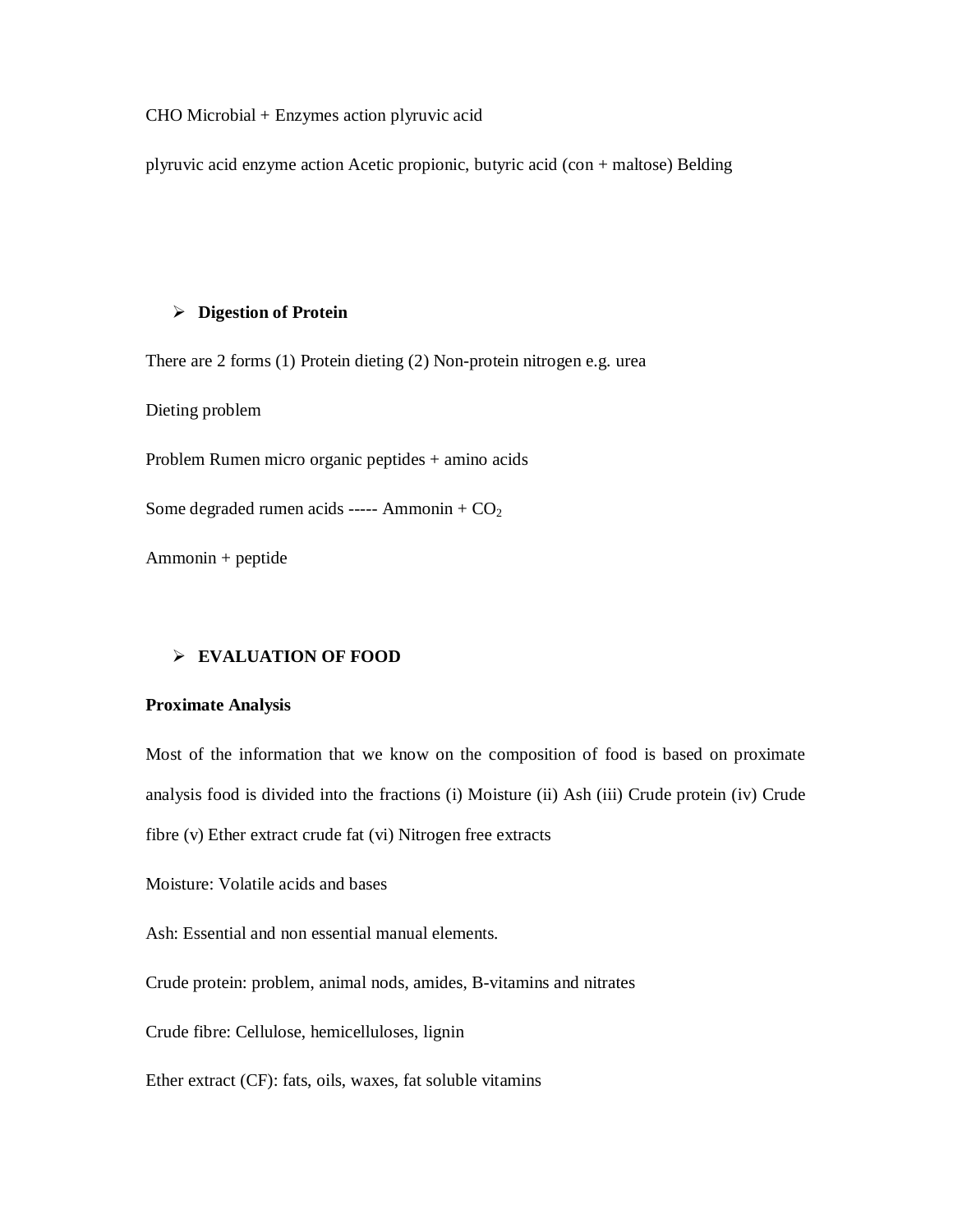Nitrogen free extracts: sugars, fructose, slouch, water, sohess vitamins.

There they are analyzed

- The involve control id determined by drying the food in an oven to a constant weight at 100%.
- The ash content is obtained by igniting the food at  $500^{\circ}$ C water all the carbon has been removed.
- The crude problem content is caculated from the nitrogen contents of the food and this is determined by using a modified Kjeldall sulphuric acid digestive technique where the "N" or stands for N is multiplied by 6.25 (to get % CP).
- The ether extract/crude put is determined by subjecting the food to a continuo extraction with problem other 4 a defined period of a time. The residue after evaporation of the ether is called the ether extract content or the crude good fact.
- The fibre contents is determined by subjecting a residual food from the ether evaluation and subjected to boiling acid and bases of a defined concentration. The organic residue that is left is called "Crude fibre".
- Nitrogen firee extracts = Moisture + %Ash + %Cr + %EE + %CP 100

# **FEED FORMULATION**

Ration formulation is a process by which different feed ingredients are combined in a proportion needling to procure the animal with proper amount of nucleic weighed at a particular stage of production for example in birds.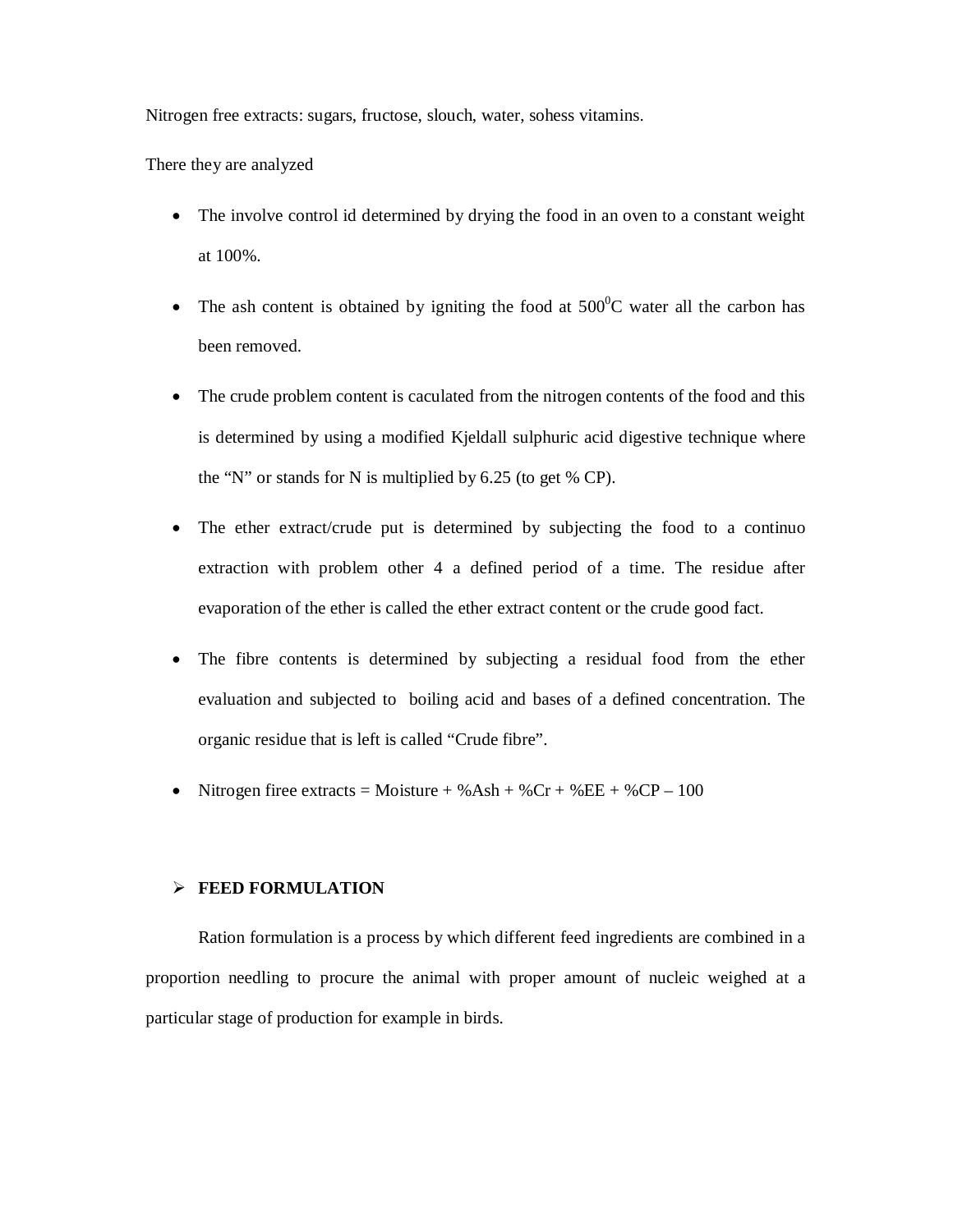### **IMPORTANT CONSERVATION OF FEED FORMULATION**

Ration formulation due nor merely muolue monument calculate to meet the requirement of the animal and the flag factors should be considered in mainly feed formulation

#### **Factors to considered in mainly feed formulation acceptability in the animal**

The ration been formulated his to be plausible enough to standard intake by  $H_0$  animal

### **Digestibility**

The natural in the feed has to be digested and release into gastro-intestine tract to be utilized by the animal

# **1. Cost of production**

The lead cost formulation rations are to be met whatever a feed in formulated. Presence of anti-nutritional factor or toxins in the feed such as anti trypsin factor in soyabean meal or affects the digestion or some ruminants by making item unavailable.

# **2. The Annual**

- **Methods of Formulation Ration**
- Square method: This is relatively easy and simple to father, its certifies only one nutrient require but uses to feed ingredients. Another limitation of the SM is that the level of nutrient been complied should be intermediate between the nutrient conc. of the two feed ingredient being used.
- **Simultaneous equain method:** This is settlement method for the square method using a simple algebraic equation these, the nutrient require is satisfied using a combination of 2 feed ingredients.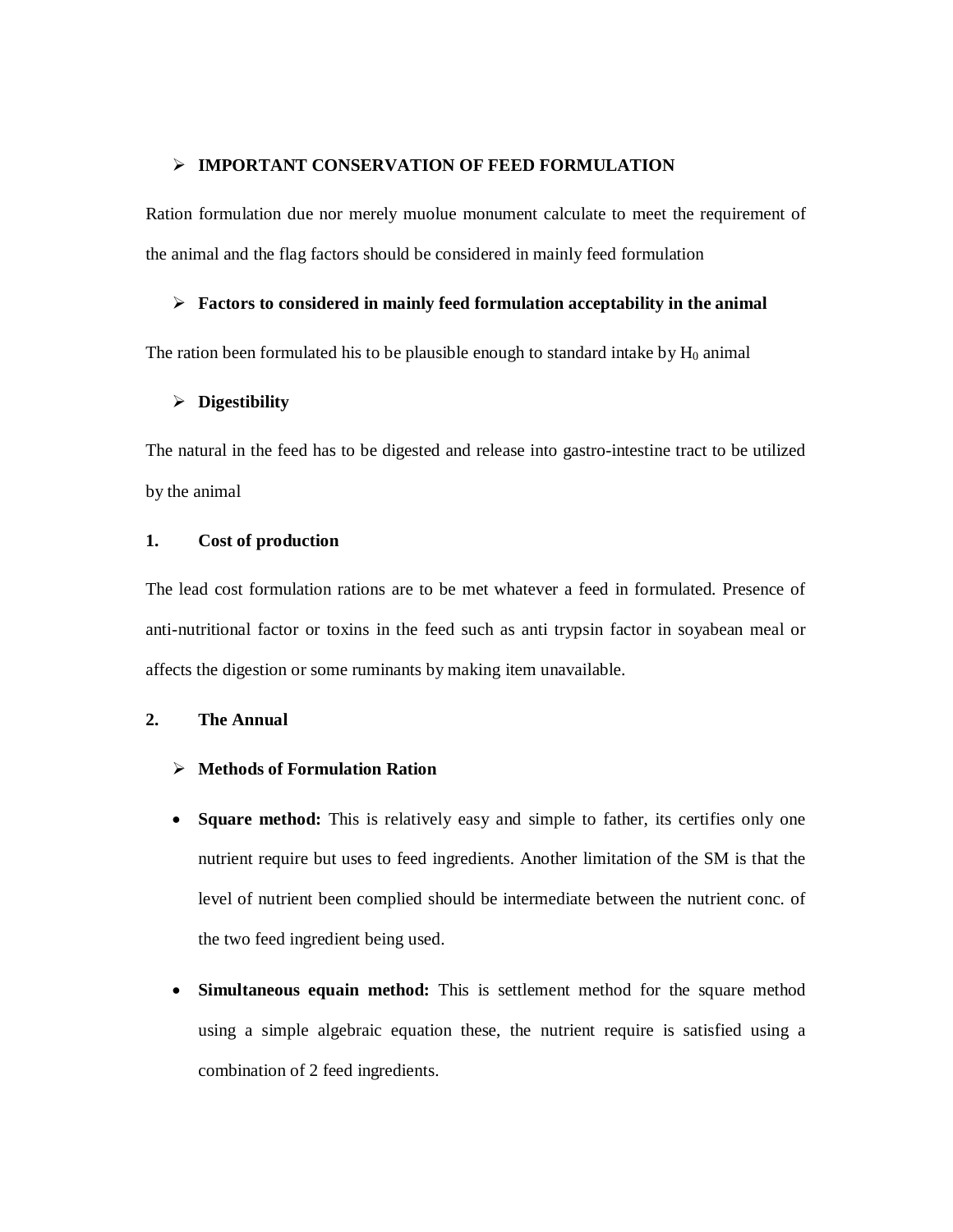- Two-by-two matric method: This method solves the mehunt require using 2 different feed important, a 2-by-2 matric is set and series equations are done.
- **Trial and Error method:** This is the most population method for formulating rations of swine and poultry. As the more implies the formulation is manipulated until the nutrient requirement of the animal are melt.
- Liner programming: This is a method of determing the least cost continuation of ingredient using a series of mathematical equations. There are many preable solutions to each series of equation. But when the factor or cost of applied then is only one least cost combination and this is a achieved using the computer. Example
	- $\triangleright$  Square method

Procedure in using square method

- 1. There should be 2 feed ingredient
- 2. Make a square drawing
- 3. Place each of the ingredient on each side of the square
- 4. Place the desire and at the centre of square.
- 5. Subtract the desire problem or enough level of feed from that of the feed.
- 6. Place the ensure opposite comer of the feedstuff
- 7. Ignore any + ve or ve sign
- 8. Resume room for other addition after birdman crude protein and e' levels.

e.g. 1. calculate the proportion of a different feedstuff (blood meal and beer waste) that is necessary to give the desire protein level of 35% if blood meal has 76.6% total protein and beer waste has 22.8%. Calculate the amount of feed in kg necessary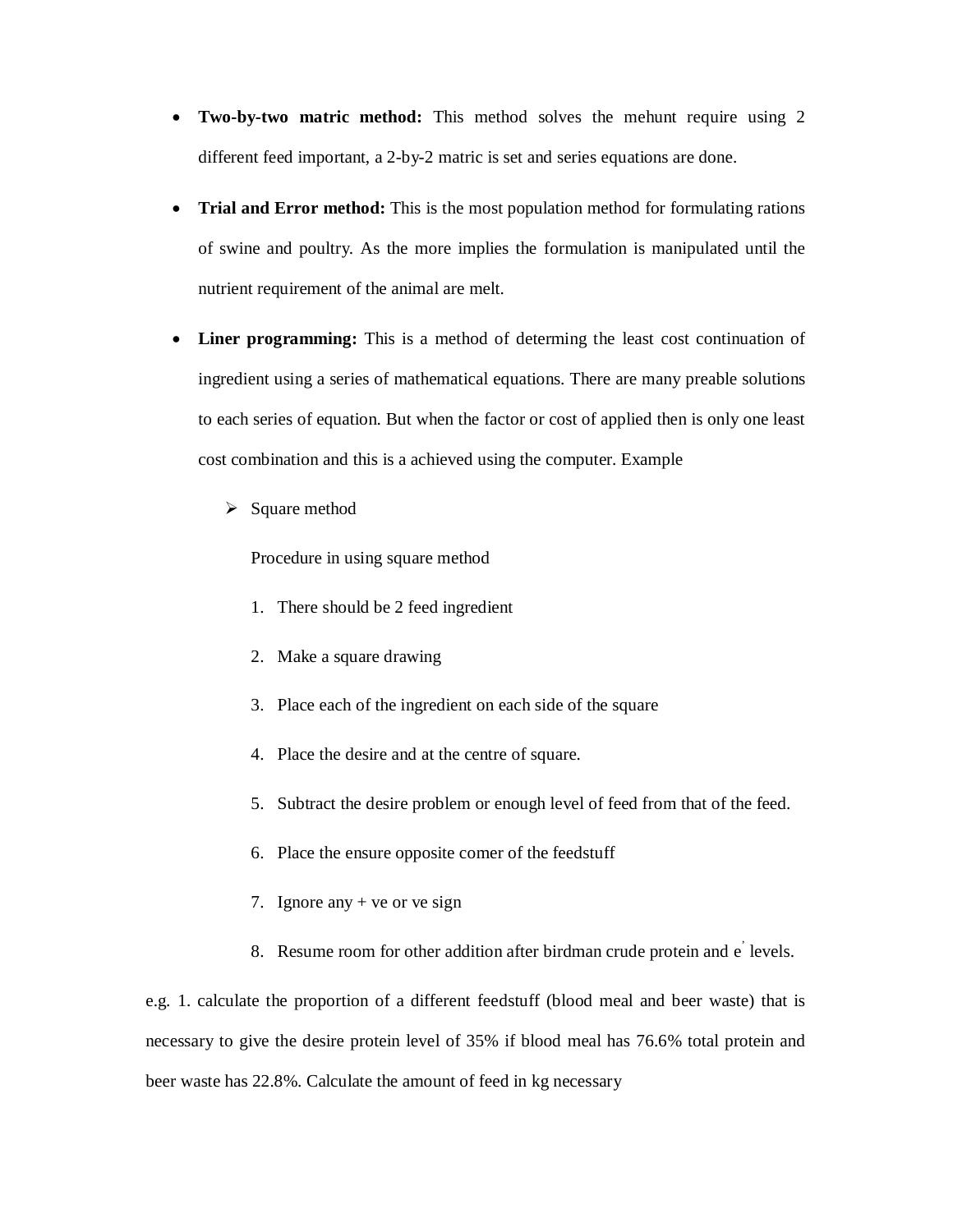

Step 1:  $35 - 76.6 = 41.6$ 

 $35 - 22.8\% = 12.2$ 

Step 2: Sum up the crude protein after substraction

Blood mean + BW

 $= 41.6 + 12.2$ 

 $= 53.8$ 

Step 3: Calculate the population of the different feedstuff required

Blood meal  $41.6 \times 100$ 53.8  $= 77.3\%$ Beer waste  $12.2 \times 100$ 53.8  $= 22.7\%$ 

In proportion = 3 parts blood meal and 1 part BW or

Express in weight 77kg BM

22kg BW

# **TRIAL AND ERROR METHOD**

# **Procedure**

- 1. Make a survey in the market, the feedstuff that are readily circulate.
- 2. Choice feedstuff that are less experience and can easily be purchased locally.
- 3. Make a least of your feedstuff especially the one your animal will benefit from 1.
- 4. Partition your feedstuff into energy guling protein guling feedstuff e.g.

Blood meal – protein